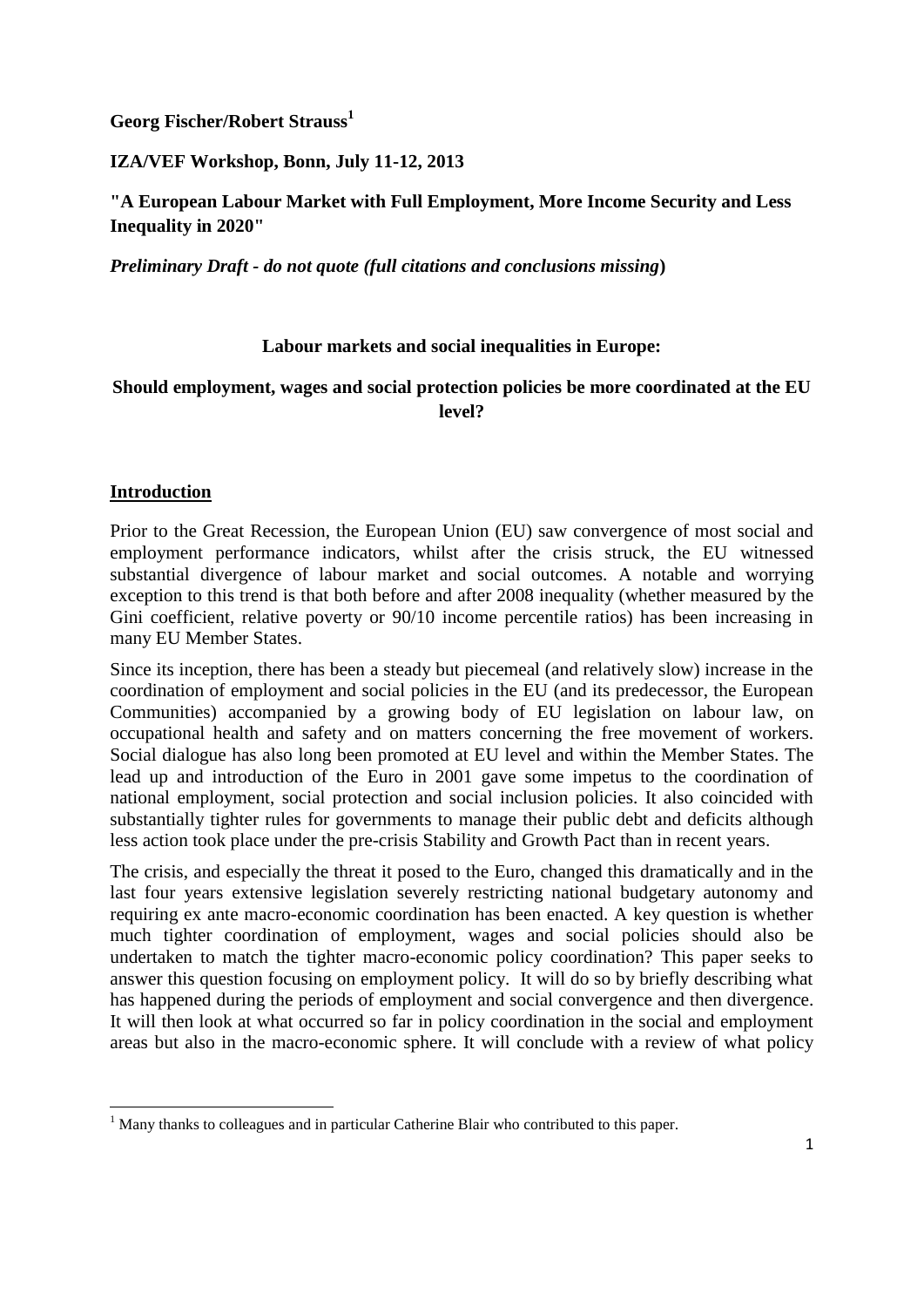coordination is considered to be needed and what form this might take. It will also look at what other EU instruments might be envisaged for better social and employment outcomes.

# **1. Convergence and divergence<sup>2</sup>**

All employment and social indicators point to a growing divergence between the Southern and peripheral European countries, and the countries of Northern and Central Europe. Part of this is driven by how the economy has performed overall but the overall economic performance is also the result of how labour markets and social systems reacted to the severe global downturn. The shockwaves from the crisis appear to be asymmetric but the different institutional setups displayed very different resistance to the major shock from the initial financial crisis which all countries experienced: countries with relatively un-segmented labour markets and strong welfare systems with broad coverage have tended to fare better than those with highly segmented labour markets and weak or unequal welfare provisions. The (in)ability to cope with the shock was frequently compounded by the initial high public debt and deficit levels, as well as the property markets situation, and subsequent developments followed by the reaction of financial markets.

The Great Recession has revealed that external economic shocks translate differently within the EU – they are asymmetric – and that diverging unemployment trends and the resulting social expenditures tend to exacerbate fiscal imbalances in countries facing the highest needs of adjustment and the highest threat to social cohesion.

Looking at both the labour market situation and the developments in income and poverty, a similar, if more nuanced, picture emerges. Economic and social divergence among the Member States has been coupled with a trend of rising social polarisation within many Member States. This trend is visible in many different ways, and, like in the case of divergence among the Member States, it is partly linked to the protracted economic downturn and partly has deeper structural and institutional causes. While social polarisation in the labour markets is observable mainly through high levels of segmentation, 'hollowing out' of the medium paid jobs<sup>3</sup>, and the increasing problem of long-term unemployment, in the social area it is mainly displayed through higher risks of long-term exclusion and recurrent poverty spells.

# **1.1 Gross domestic product**

 $\overline{\phantom{a}}$ 

Looking at GDP growth between 2007 and 2012, some Member States are richer than before the crisis, many are back to pre-crisis levels and some are significantly poorer (see Chart 1). While the EU 27 average is close to zero, significant divergences appear among groups of Member States.

 $2^{2}$  See Employment and Social Developments in Europe 2012, p. 17-49

<sup>&</sup>lt;sup>3</sup> Discussed in detail in European Commission, Employment and Social Developments in Europe Review 2011 (ESDE 2011).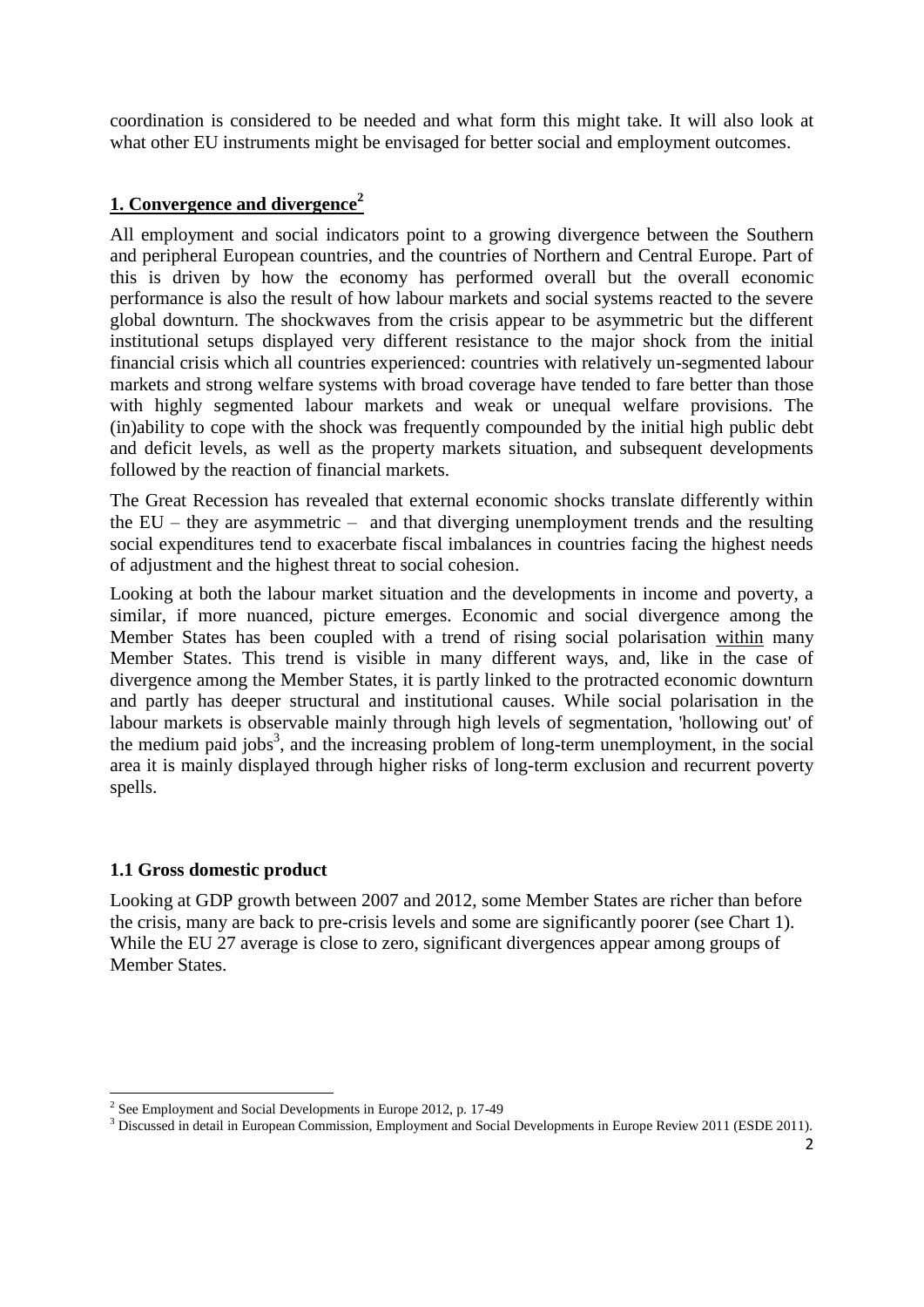

**Chart 1: Change in GDP – Second quarter 2012, compared to second quarter 2007, in percentages**

Note: Seasonally-adjusted data except for EL; data for EE, IE, LU refer to the 2007q1-2012q1 period. Millions of national currency, chain-linked volumes, reference year 2005 (including 'euro fixed' series for euro area countries).

Among the 'old' Member States, divergence is most striking between the North and the South (and periphery) of the Euro area. Greece, Italy, Portugal (and also Ireland) all experienced output drops in 2008-2009, and have been on a downward slope since then. That said, the North-South divergence is not entirely clear-cut: the UK and Denmark, in addition to Ireland, also underperformed economically in recent years. This may be at least partially explained by specific conditions, such as overheated property markets. Also among the so-called 'new' Member States performance differed widely, with Poland and Slovakia recording the strongest growth, whilst Hungary and the Baltics are among the countries with a GDP still below the pre-crisis level.

# **1.2 Unemployment and employment**

The Euro area (EA) merits special attention. EA countries have seen very different developments in unemployment trends, as shown in Chart 2. Up to 2004 the figures converged in favour of Southern and peripheral EA member countries: the average unemployment rate of the group made up of Cyprus, Estonia, Greece, Ireland, Italy, Malta, Portugal, Slovakia, Slovenia and Spain became lower than the average rate for Austria, Belgium, Finland, France, Germany, Luxembourg and the Netherlands. The gap between the two areas was 3.5 pps in 2000, and in 2006 the gap was -1.2 pps in favour of the South and periphery. However, this changed again in favour of Northern EA in 2008. In 2011, the gap was 7.5 percentage points  $(pps)^4$ : the average unemployment rate for the North of the EA was 7.0%, against 14.5% in the South and periphery of the EA. This polarization continues as the unemployment gap between the periphery and the Northern EMU countries increased to more

Source: Eurostat, National Accounts [namq\_gdp\_k]

 $\overline{\phantom{a}}$ <sup>4</sup> By way of comparison, the N-S gap was 'only' 1.5 pps in 2011 among the ten non-EA Member States.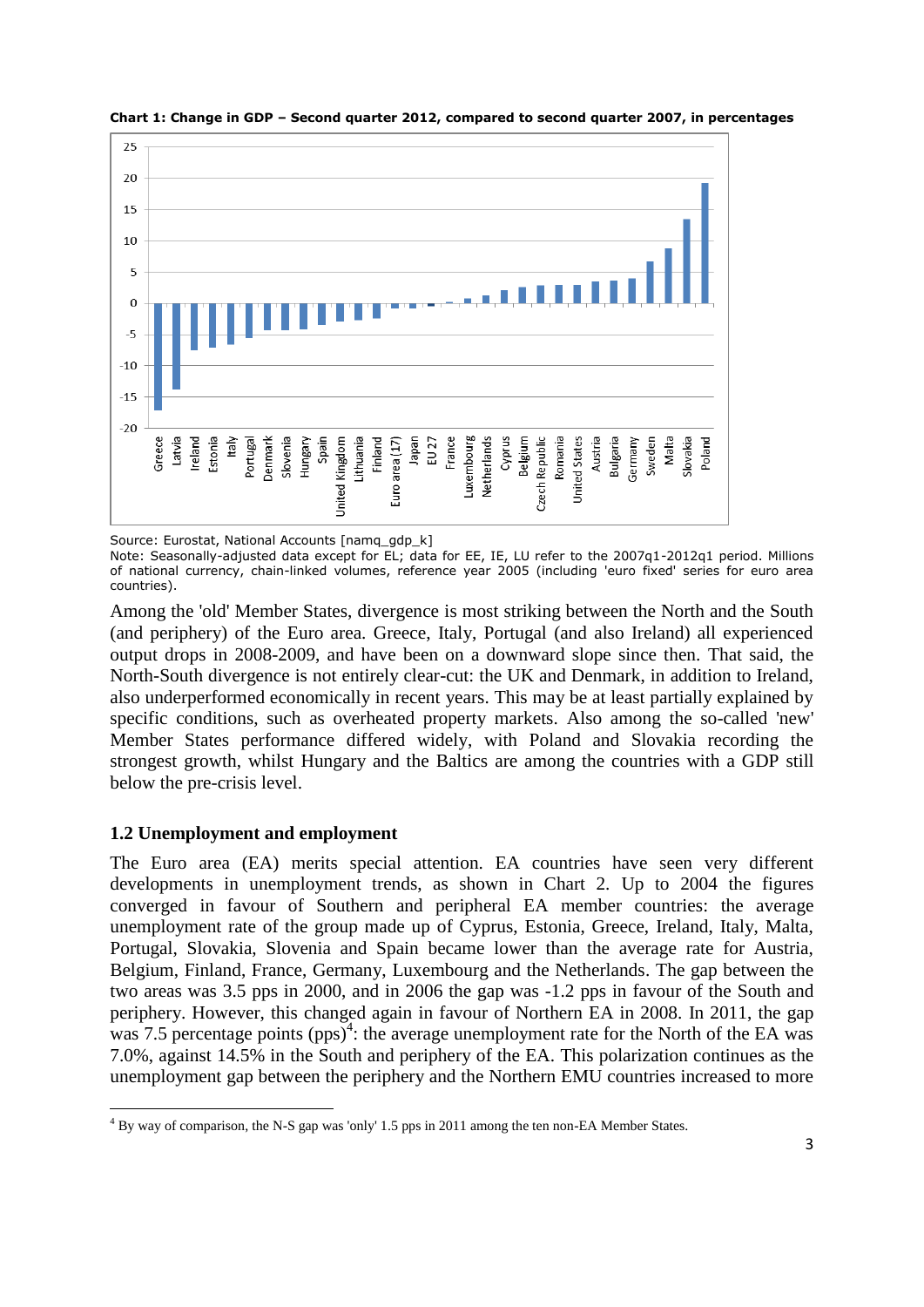than 10 percentage points in 2013 with the Euro area unemployment rate likely to reach more than 12 percent.



**Chart 2: Diverging unemployment rates by groups of Eurozone Member States since 2000**

Source: Eurostat, LFS; DG EMPL calculation.

Notes: 2012 data available until 2012q3. Weighted average: aggregate unemployment rate = aggregate unemployment level / aggregate labour force.

Turning now to employment and unemployment trends in international comparison, some differences stand out. Over the whole of the period 2008 – 2011, the employed population in the EU shrank by 2.0 %, whilst the USA and Japan recorded declines of -4.4 and -4.7 % respectively. Likewise, in the three years to June 2011, the number of unemployed in the EU rose by 37.3 %, as 6.2 million people joined the ranks of the unemployed, compared to 65.2 % in the US (5.6 million people affected). However, while the unemployment rate has started to decline consistently in the US, dropping by 0.9 pp in the twelve months to June 2012 to 8.2 %, in the EU, after falling somewhat in the year to March 2011 (-0.7 million, i.e. -3.0 %) it began to grow again, by 0.9 pp to 10.4 %.

Looking at the trends in the employment and unemployment rates in EU countries from 2008 to 2011, we can see a pronounced effect of the economic slowdown and the persistent uncertainties in the labour markets. Chart 3 shows that the employment rate for 15-64 yearolds fell in all but five Member States, while the unemployment rate (among 15-74 year-olds) rose in all but two.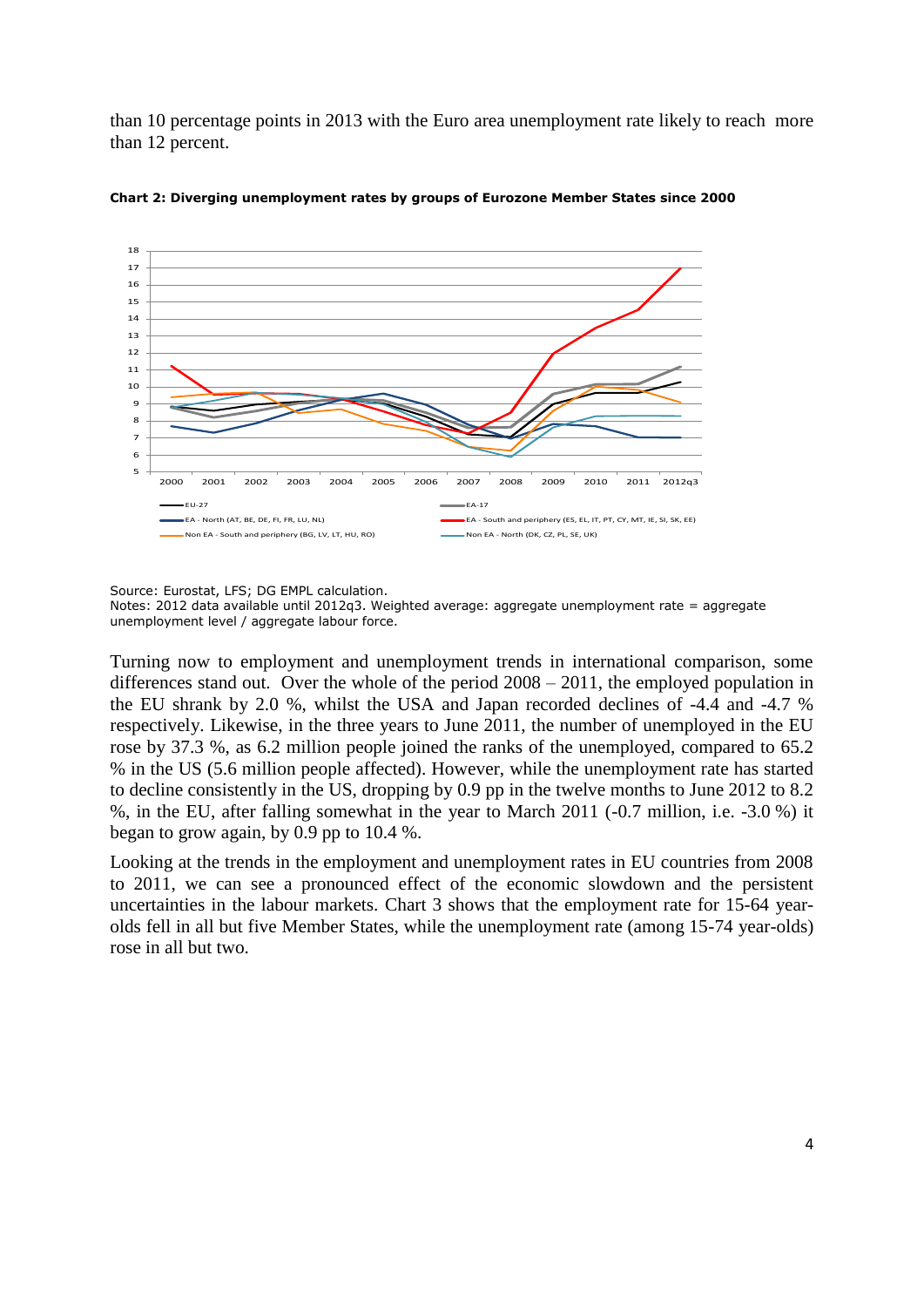**Chart 3: Changes in unemployment rates (UR) and employment rates (ER) from 2008 to 2011 in EU Member States, EU, EA, JP and US**



Source: Eurostat, EU LFS and DG EMPL calculations.

# **1.3 Youth labour market adjustment and temporary contracts<sup>5</sup> : the example of Germany and Spain**

Having less accumulated work experience, young people face a more elastic labour demand relative to adult workers. This can be aggravated by the fact that young people tend to be overrepresented among those jobholders with less employment protection and thus act as a buffer for adjustment in the case of an economic shock.

A temporary contract is a widespread example for this type of flexible work instrument. While in 2007, 14.6% of all employees (15-64) were on temporary contracts, this share was 41.3% for young people (15-24). Adjustments during the crisis followed: between 2007 and 2010 the number of young people on temporary contracts fell by 867 000, i.e. by around 10% from its 2007 level (compared to those aged 25-64, where the number of temporary jobholders fell by 540 000, i.e. by around 3% from its 2007 level).

Nevertheless, the extent of adjustment varied greatly among Member States, and this dissimilarity could be partly attributable to the differences in reasons why young people have temporary contracts<sup>7</sup>.

Both in Spain and Germany the growth rates of adult employment (age 25-64) more or less followed the growth rates of GDP (see Chart 4, right chart) and the adjustment intensity of adult employment to the crisis has been much more subdued compared to the young cohort in both Member States (see Chart 4, left chart). However, the intensity of adjustment even for

<sup>&</sup>lt;sup>5</sup> See Special Focus ESSQR June 2013, p. 21-26

<sup>&</sup>lt;sup>6</sup> Employees with temporary contracts are those who declare themselves as having a fixed term employment contract or a job which will terminate if certain objective criteria are met, such as completion of an assignment or return of the employee who was temporarily replaced [http://epp.eurostat.ec.europa.eu/cache/ITY\\_SDDS/en/lfsa\\_esms.htm](http://epp.eurostat.ec.europa.eu/cache/ITY_SDDS/en/lfsa_esms.htm)

<sup>&</sup>lt;sup>7</sup> Other factors could also have played a role; another important contributor could have been for instance the variation in sectoral concentration of young people in Member States prior to the crisis, see for instance Employment in Europe 2009, Chapter 1. <http://ec.europa.eu/social/main.jsp?langId=en&catId=113&newsId=642&furtherNews=yes>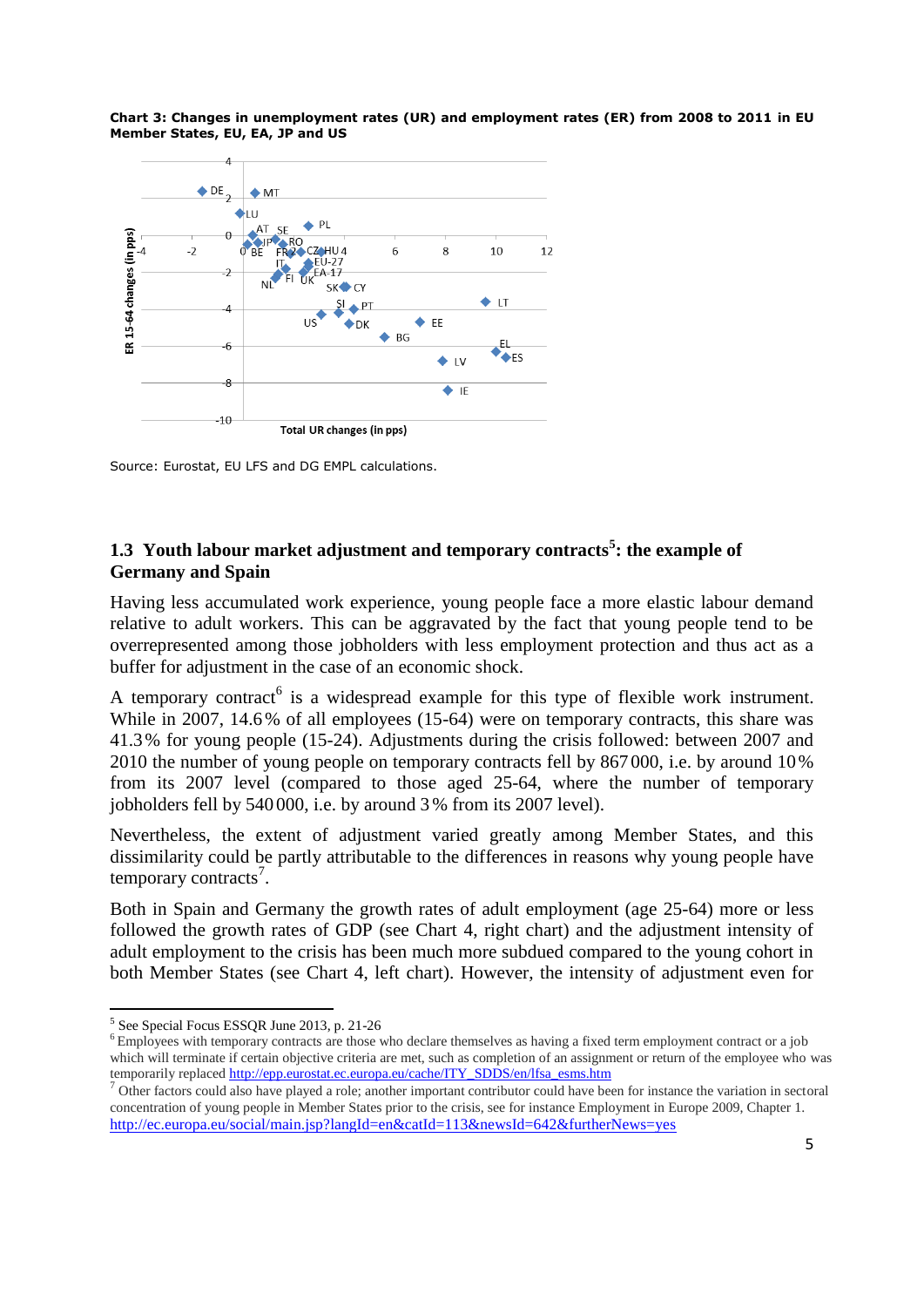adults was far more pronounced in Spain than in Germany. At the same time, the left chart shows that while up to 2007 Spanish GDP growth was higher than Germany's, the growth rate of youth employment only exceeded Germany by very little. With the crisis however, youth employment reacted with greater sensitivity in Spain compared to Germany, despite a larger drop in German GDP in 2009. This suggests that in Spain youth have been/are more on the elastic margin of the labour market where adjustment has been more intense.

**Chart 4: GDP growth and employment growth among young people (age 15-24) and adult people (age 25-64) in Germany and Spain** 



Source: Eurostat; GDP and main components - volumes [nama\_gdp\_k]; Employment by sex, age and nationality (1 000) [lfsa\_egan].

In Germany where adjustment in the employment of young people has been relatively more subdued, most young people on temporary contracts are in education or training (see chart 5, left figure). In addition, the majority of young people (around 70%) on temporary contracts hold a contract with a duration of more than a year, reflecting the fact that Germany has a dual-apprenticeship system, whereby young apprentices have private-law vocational training contracts with a training enterprise and programmes normally last  $2-3$  years<sup>8</sup>.

At the same time in Spain, a high share of those young people are involuntarily temporary employed (cannot find a permanent position). Moreover, the majority of temporary workers are on shorter term contracts (mostly 1-3 months and 4-12 months) probably contributing to the far greater decline in youth employment experienced in Spain. This suggests the presence of labour market constraints – whereby temporary contracts are used as an alternative to counteract the employment rigidity of permanent contracts<sup>9</sup> – that hinder transitions to more secure work relations. Other country examples covering other types of labour relation systems in Europe (Austria, Denmark, France, Italy, Poland, the UK and Switzerland), tend to endorse the impact of the reason for accepting a temporary contract, with education or training reasons resulting in less pronounced labour market adjustment affecting young people's employment.

<sup>8</sup> European Commission (2012) Apprenticeship supply in the Member States of the European Union – Final Report. [http://ec.europa.eu/education/vocational-education/doc/forum12/supply\\_en.pdf](http://ec.europa.eu/education/vocational-education/doc/forum12/supply_en.pdf) The study quotes data provided by the Federal Statistical Office, according to which approx. 86% of students in VET-schemes on ISCED levels 3 and 4 enrolled in the dual training system in Germany (2009 data).

<sup>9</sup> See for instance Alba-Ramirez: How Temporary Is Temporary Employment in Spain? Journal of Labour Research Volume XIX, Number 4 Fall 199[8 http://www.eco.uc3m.es/temp/alba/how\\_temporary.pdf](http://www.eco.uc3m.es/temp/alba/how_temporary.pdf)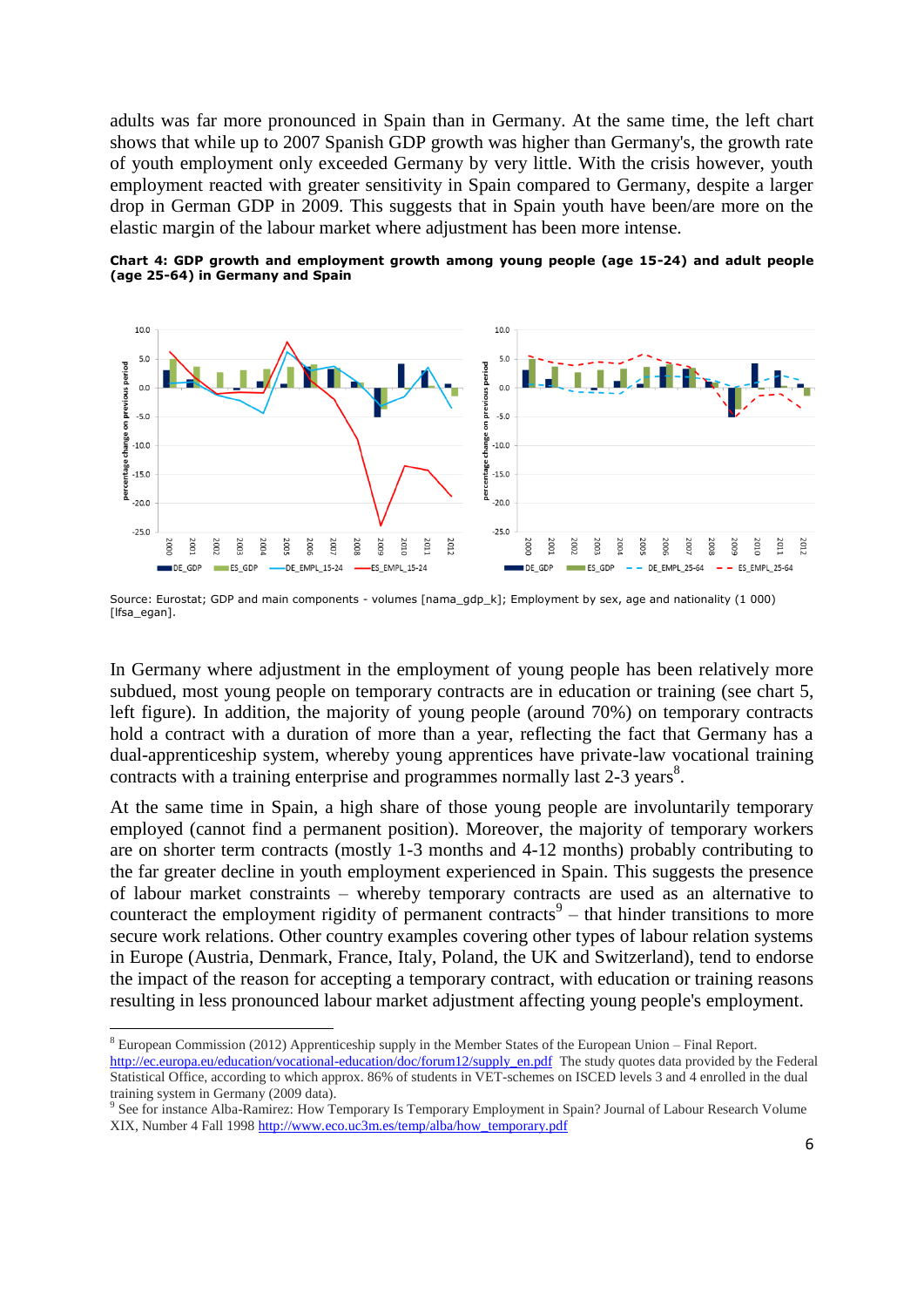

#### **Chart 5: Reasons for temporary employment and duration of temporary work contract for young people (age 15-24) in Germany and Spain for selected years**

Source: Eurostat, Main reason for temporary employment - Distributions by sex and age (%) [lfsa\_etgar]; DG EMPL calculation based on Eurostat, Temporary employees by sex, age and duration of the work contract (1 000) [Ifsa\_etgadc].

## **1.4 Household disposable income**

There is also growing divergence between those countries that were cushioned from the worse social impacts of the crisis, and those countries where living conditions have deteriorated markedly.

The decrease in household disposable income was most significant (above 4%) in the Southern Member States, Ireland, Hungary and the Baltic States. It was the result of the further deterioration of the labour market conditions, as well as of the weakening of the cushioning impact of social expenditure over time. In these countries, declining incomes have affected the living conditions of a large part of the population. In the Baltic States the rebound of the economic and labour market situation contributed to stabilising income levels overall after 2010, but long-term unemployment and poverty remain at high levels in this region.

This significant decline is in stark contrast to the situation observed in Northern and Continental countries. In these Member States, the combined effect of robust automatic stabilizers (reinforced by initial discretionary measures) and more resilient labour markets in general helped mitigate the impact of the recession on overall household incomes and private demand. In these countries, while household incomes continued to increase during the crisis, some population groups were more affected than others by rising unemployment.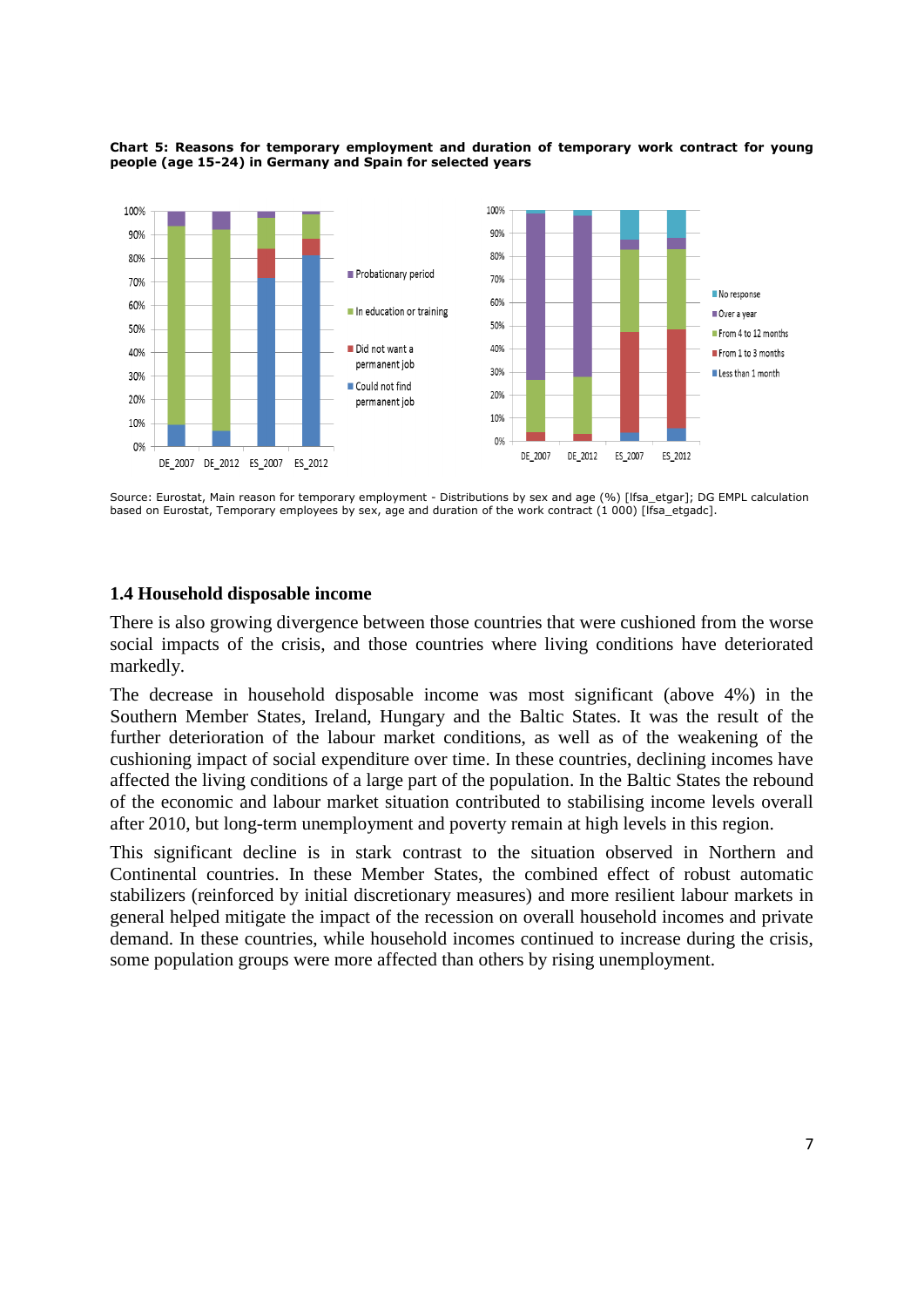

**Chart 6: Evolution of GHDI in real terms (2005=100) 2005 to 2011 (2012 forecast)**

Note: \* - data available only until 2010

Source: AMECO.

Source: calculations from ENEGE (European Network of Experts on Gender Equality) based on EU-SILC

# **1.5 Poverty and social exclusion**

Overall, the crisis halted the previous decline of the risk of poverty and social exclusion experienced between 2005 and 2007 in the EU. The apparent stability of the risk of poverty observed between 2008 and 2011 hides more worrying trends that are likely to be affecting people's living conditions in the long-term.

In Ireland, the Baltic States, Spain, Greece, and Denmark, the share of children and adults aged under 59 living in jobless households  $(LWI = low$  work intensity: households not working at all, or less than 1 day a week over a whole year) increased by more than 3 pps between 2008 and 2011. In Bulgaria, the Baltic States, Greece and Hungary, the significant increase in severe material deprivation also illustrates the severity of the crisis and its impact of the most deprived populations.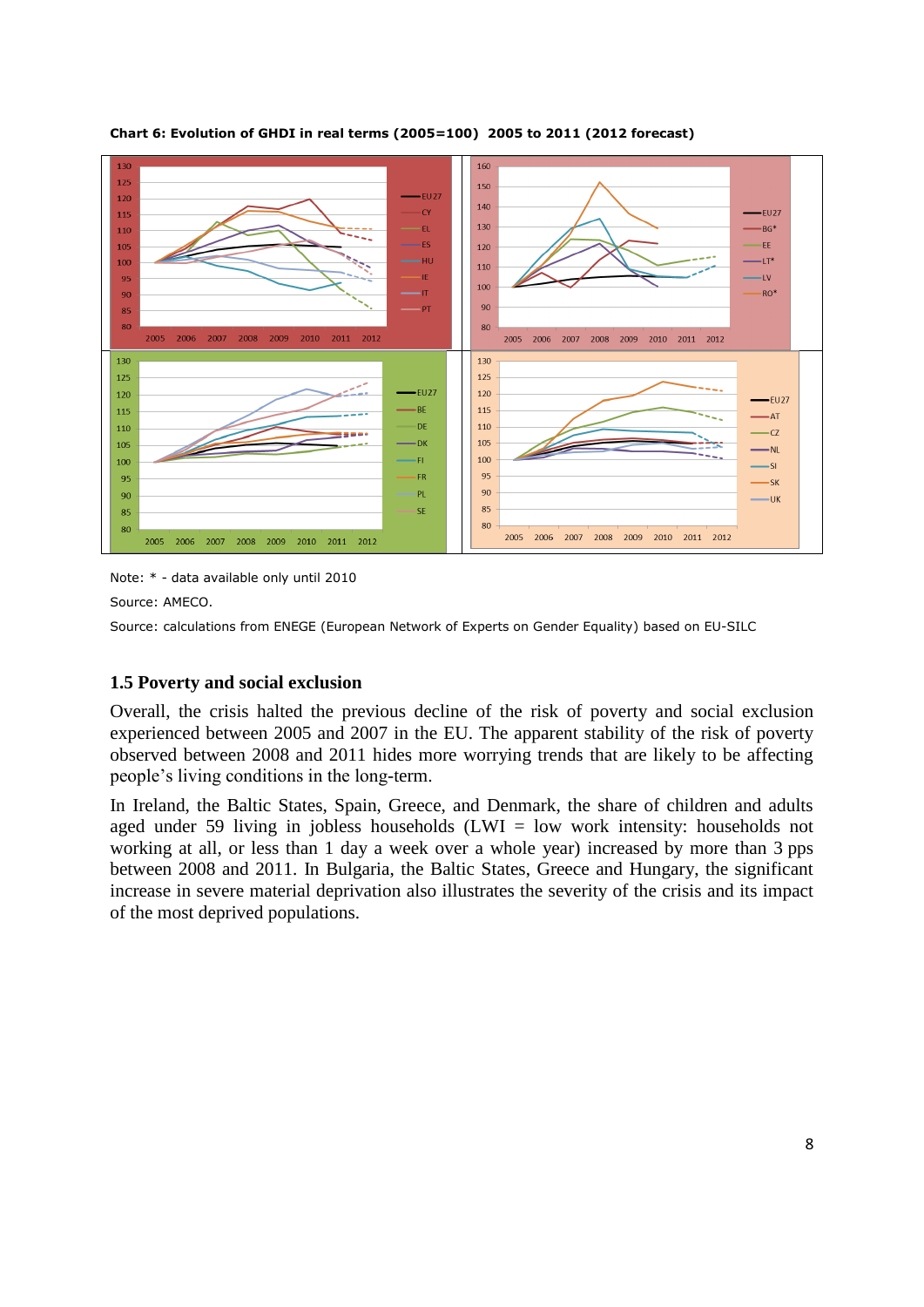

#### **Chart 7: Change in the risk of poverty and social exclusion and its three components in Member States between 2008 and 2011\***

Source: Eurostat, EU SILC.

Notes: The income reference period is a fixed 12-month period (such as the previous calendar or tax year) for all countries except the United Kingdom for which the income reference period is the current year of the survey and Ireland for which the survey is continuous and income is collected for the 12 months prior to the survey. AROP: at-risk-of poverty rate (60% of median income); SMD: severe material deprivation; LWI: people (0-59 not students) living households with zero or very low work intensity; AROPE: at-risk of poverty or exclusion rate (union of all three indicators). Changes for CY, IE, IT and UK are to 2010 instead of 2011, and for EU27 are based on Eurostat estimates.

In-work poverty significantly increased in one third of EU countries between 2006 and 2011. This includes in Germany (+2 pps), the Netherlands and Denmark where overall economic and labour market conditions were more resilient than in the rest of the EU. Explanatory factors include wage moderation and the reduction of working hours of people in employment, notably due to the wide use of short term working arrangements.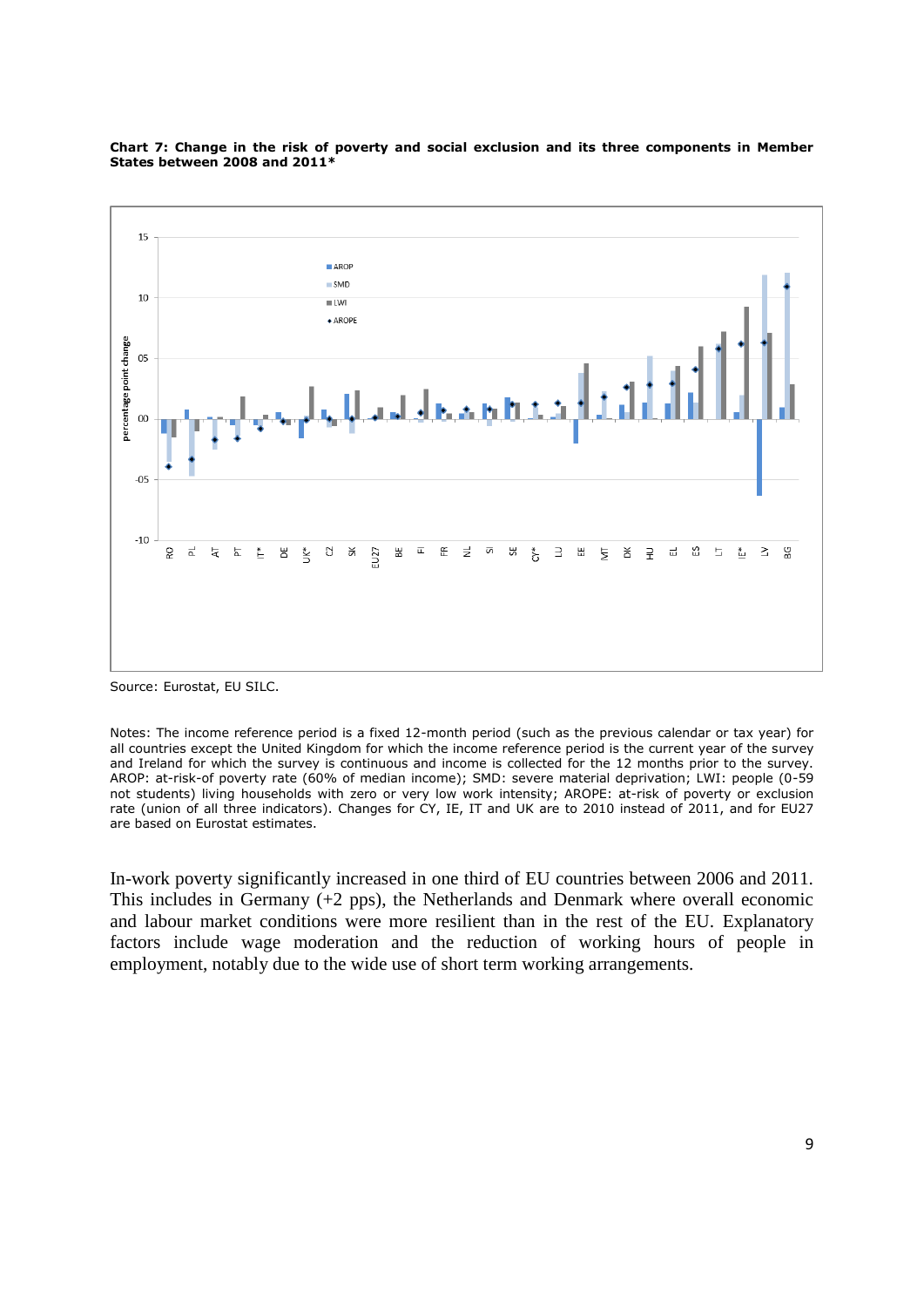

**Chart 8: In-work poverty: at-risk-of-poverty rate of persons employed, evolution since 2006**

Source: Eurostat – EU-SILC. The income reference period is a fixed 12-month period (such as the previous calendar or tax year) for all countries except the United Kingdom for which the income reference period is the current year of the survey and Ireland for which the survey is continuous and income is collected for the 12 months prior to the survey.

\*2010 values instead of 2011 for CY, IE, IT and UK ; EU27 is based on Eurostat estimate for 2011. Data for 2007 and not 2006 in RO.

#### **2. EU coordination of employment and social policy and social dialogue**

From its outset, the European Community has been faced with the challenge of how to promote economic growth, high levels of employment and monetary stability in a coherent manner, and how to balance economic and social objectives. This was reflected in the Maastricht Treaty and in particular in the "White Paper on Economic Growth, Competitiveness and Employment" adopted by the Commission in 1993. The President of the Commission at the time, Jacques Delors, was concerned that following the introduction of the single market and the agreement on EMU, action on employment was vital.

The Amsterdam Treaty of 1997 gave new tasks to the Union in the field of social policies and introduced the Employment Title - a new section in the Treaty dealing with the coordination of employment policies. 1997 also saw the launch of the European Employment Strategy (EES), a new form of employment policy coordination, and in 2000, the Lisbon Strategy launched an agenda of economic reforms for a return to full employment and to strengthen social cohesion and was reinvigorated in 2005 as the Strategy for Growth and Employment.

Its successor in 2010, the Europe 2020 Strategy, aims for smart, sustainable and inclusive growth. The employment target was simplified to an overall rate of 75% (for those aged 20- 64) but the social inclusion aspects were substantially raised with the integration of a poverty and exclusion reduction target of 20 million people (roughly 25%).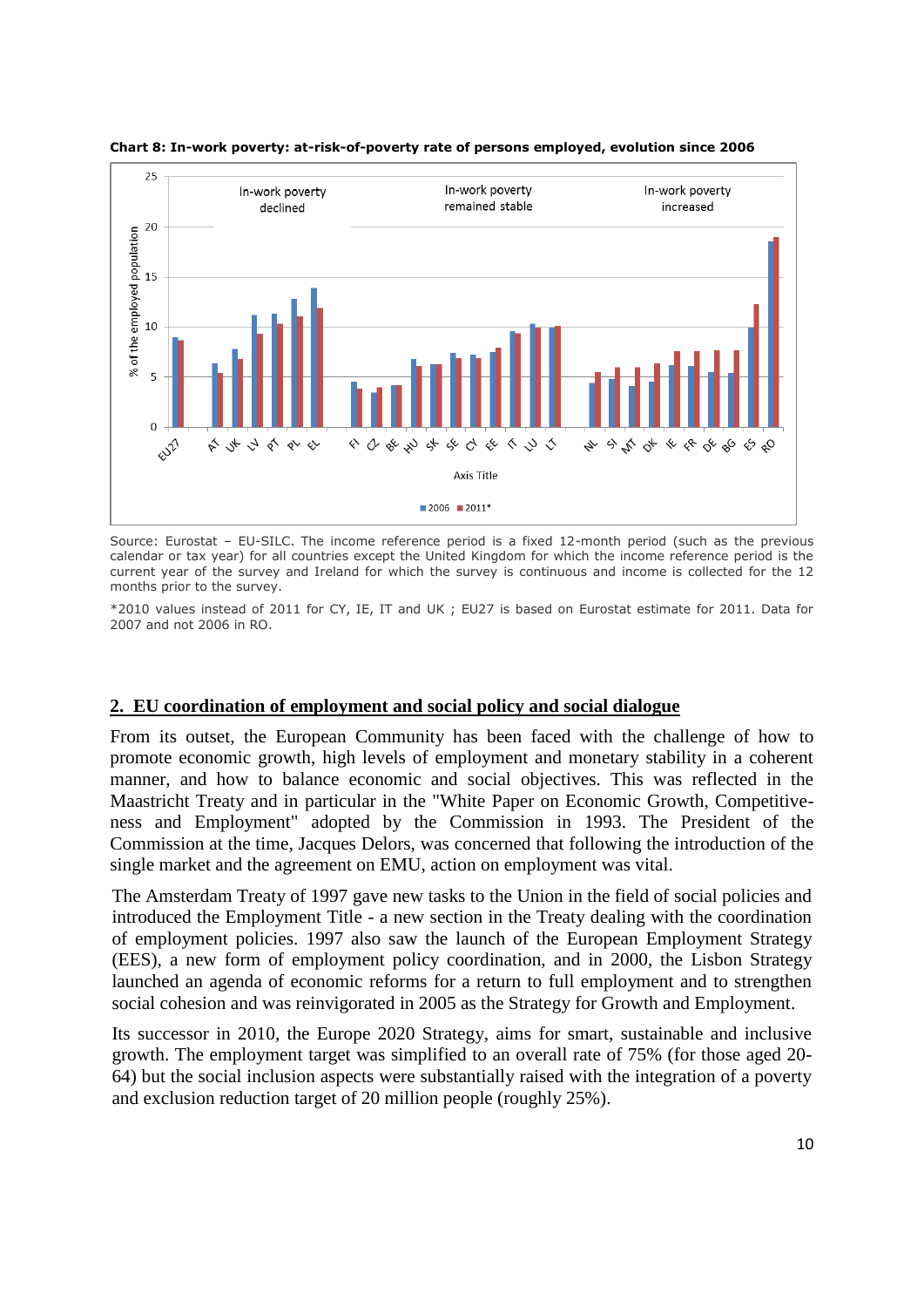Employment and social concerns were placed and are at the core of the Commission's flagship policy programmes but the institutional set-up with policy coordination through open methods of coordination remains classical soft law as during the Lisbon Strategy. For employment issues (including the poverty targets) the Commission proposes annual Recommendations to Member States to help them meet the targets. Council adopts these country-specific recommendations. For the employment and social targets there are no mandatory elements or reinforcement instruments, however compared to Lisbon there is a higher degree of integration between the policy strands and more systematic follow-up.

From the mid-1990s onwards<sup>10</sup>, European documents started to mention a common European concern for employment, justifying the need for European action. This contrasted with previous positions of many policy-makers in the EU, who did not see any role for the Union in the area of employment. Many policy analysts would have argued that four types of constraints would (or should) prevent the EU from being active in employment issues:

- *legal and institutional constraints:* few competences attributed to the EU and the requirement of consensus imply that no action or the lowest common denominator is the most likely option;
- *political and ideological constraints:* national actors do not have strong incentives for acting at EU level and supporters of a social Europe have traditionally fewer resources than their opponents;
- *practical and technical constraints:* the wide diversity of economic performances and priorities across the EU and the great heterogeneity of social and labour market institutions make any form of harmonisation hardly likely, if not unrealistic, in practice.
- *financial constraints:* the lack of major financial resources beyond the European Social Fund for social policy management of the EU did not permit the provision of major resources to parts of the Community with serious employment problems (comparable to a system of fiscal federalism) and led it to develop regulatory ("hard-law") and policy coordination ("soft-law") instruments instead.

European action in the social field was long described as a *market-making* or *market-building* social policy. This led, for instance, to the focus on the free movement of workers, on regulating health and safety conditions through EU directives and on investment in human resources through the European Social Fund, so as to ensure a sound functioning of the single market and a more adaptable workforce.

But the foundations of the EU action on employment had already been partly laid in the early 1990s. Several underlying political, economic and social factors accounted for these developments, in the context of increasing political and economic integration throughout Europe.

*- Economic governance in the context of EMU and the impact on employment:* Throughout the 1990s, there was a debate about the inclusion of an employment dimension in the Maastricht criteria for EMU participation. Many felt that the Maastricht process with its emphasis on nominal convergence and financial stability would damage economic and in

 $10$  See Fischer and Tholoniat ,The European Employment Strategy in an enlarged EU, ZAF 1/2006.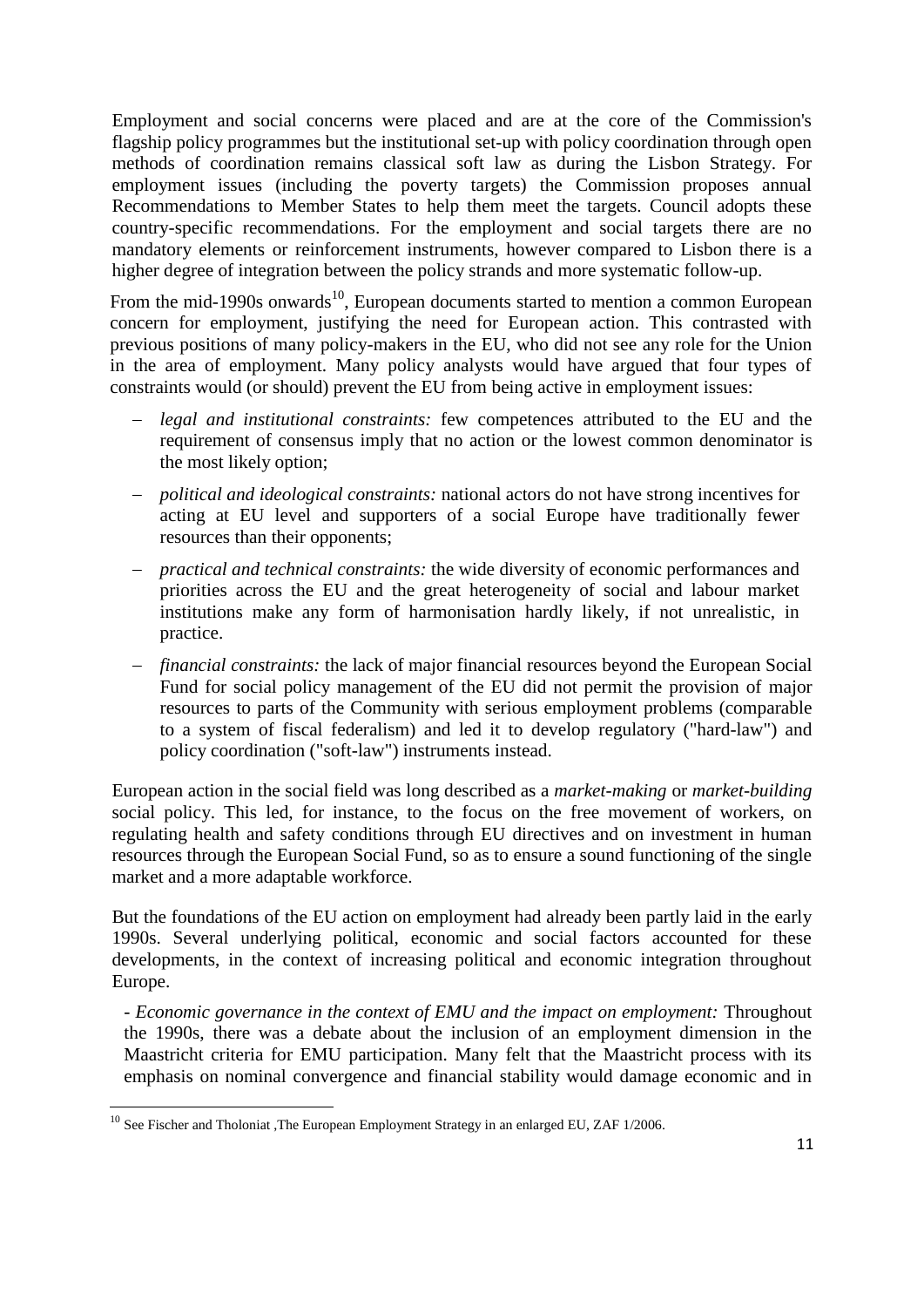particular employment growth. The question raised was whether a "rigorous" preparation of EMU would not leave employment and especially the unemployed behind. And indeed, with the exception of a few countries, unemployment remained stubbornly high and employment growth was weak despite economic recovery and some progress towards the Maastricht criteria. While none of the European actors at the time proposed an additional Maastricht criterion dealing with unemployment, the bleak employment performance created a political demand for a strong European commitment to employment*.* With the growth of the single market and more so with EMU on the horizon, it would have been wrong to believe that even the biggest Member States could pursue employment policies totally independently of developments in other countries. Trade creates such dependency as well as migration (although actual intra-EU mobility is limited). There is also a sociopsychological/political economy dependency: the impact of high unemployment in some Member States on the economic and social climate in the Union as a whole. Even an economy with low unemployment and high employment will be deeply affected by the confidence effects of high unemployment elsewhere if the countries are large and/or deeply integrated in the EU economy. A related specific concern is that such dependency may create a race to the bottom in terms of working conditions and wages and a race to the top in terms of subsidising activity.

- *Learning from each other to* implement *structural reforms (same problems, same solutions?):* Against this background, European policy makers felt that some commonality in the approach to employment and unemployment would help to improve the state of affairs. The idea was to use the EU level to promote employment policies at national level, be it to argue with the national Finance Minister or with the social partners. Hence the two elements of EU policy coordination: peer pressure and best practice exchange.

*- Putting flesh on the concept of European citizenship:* Since the Maastricht Treaty, the concept of European citizenship has gained significance. Activities in the field of social protection, social inclusion and the fight against discrimination, which have much to do with employment, have developed since the Amsterdam Treaty came into force, with implications in terms of EU legislation and policy coordination.

## **3. Stronger coordination of economic policies and the aftermath of the Euro-crisis**

Since 1998 all 27 EU Member States are committed by the [Stability and Growth Pact](http://en.wikipedia.org/wiki/Stability_and_Growth_Pact) (SGP) (now with corresponding articles in the EU Treaty), to implement a fiscal policy aiming for the country to stay within the limits of a government deficit of 3% of GDP and debt of 60% of GDP; and if they have a debt level above 60% it should each year have a declining trend. If the EU Member State is deemed not to comply with both the deficit limit and the debt limit, a so-called "Excessive Deficit Procedure" (EDP) is initiated along with a deadline to comply, which basically includes and outlines an "adjustment path towards reaching the medium-term budgetary objective".

In the wake of the Euro-crisis, which saw financial markets pushing up interest rates for certain Member States to very high levels and the real risk of them being unable to borrow, EU economic governance was substantially strengthened with a set of six pieces of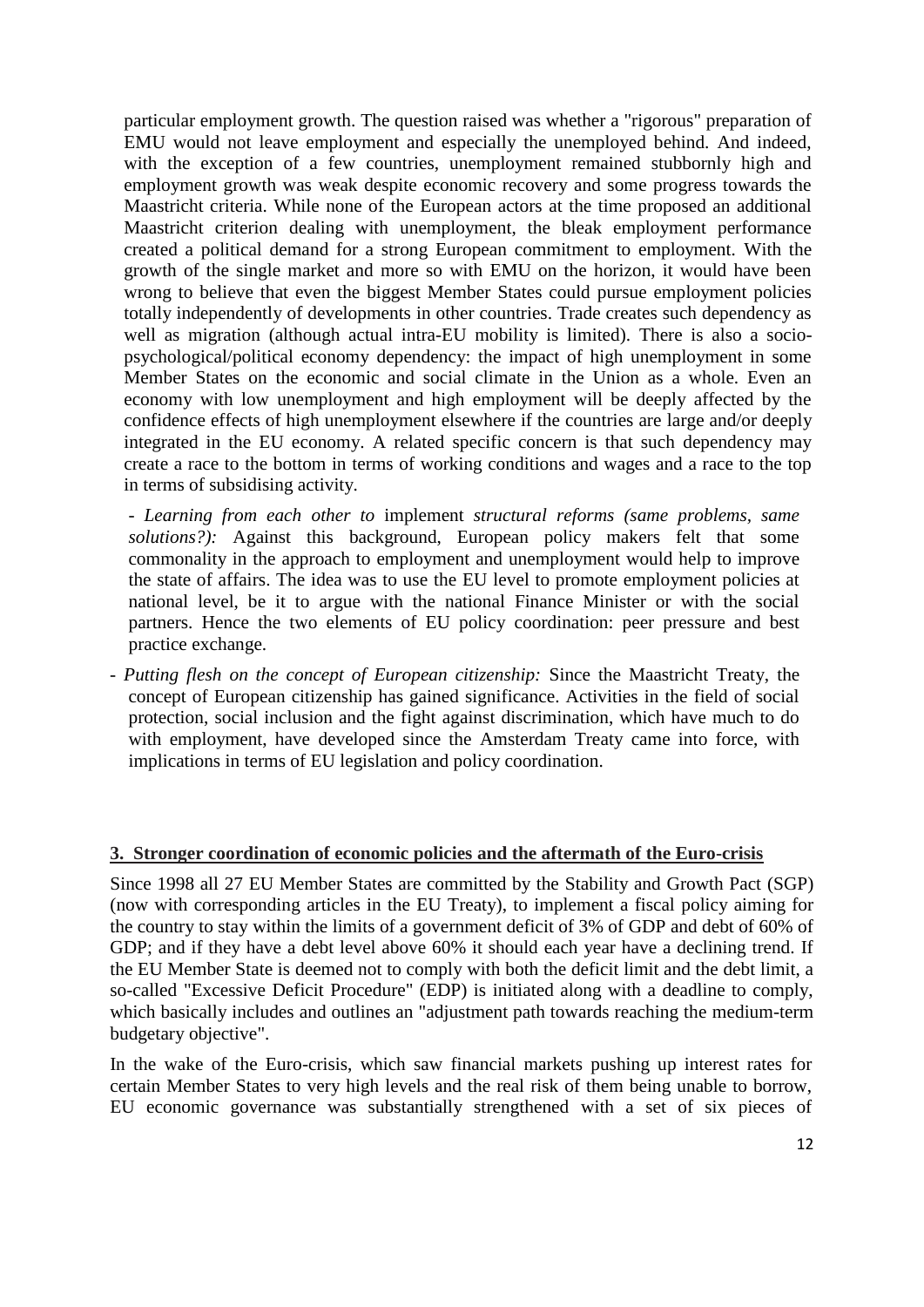legislation, quickly dubbed the Sixpack.

The Sixpack describes the set of European legislative measures to reform the [Stability and](http://en.wikipedia.org/wiki/Stability_and_Growth_Pact)  [Growth Pact](http://en.wikipedia.org/wiki/Stability_and_Growth_Pact) and to introduce new macroeconomic surveillance. Four of the six instruments in the Sixpack, are used to conduct a further reinforcement of the "Stability and Growth Pact", focusing on improving the compliance part. They enforce budgetary discipline in the Member States of the [euro area,](http://en.wikipedia.org/wiki/Euro_area) with sanctions that now come into force earlier and more consistently than before. The remaining two pieces of legislation in the Sixpack, relate to the [Macroeconomic Imbalance Procedure,](http://en.wikipedia.org/wiki/Macroeconomic_Imbalance_Procedure) an early warning or preventative system for excessive macroeconomic imbalances and a correction mechanism.

Further reinforcement was provided by the Two-pack; two Regulations which introduced an additional coordination and surveillance of budgetary processes for all eurozone members. The additional regulations complement the SGP's requirement for surveillance, by enhancing the frequency for scrutiny of Member States' policymaking, but do not place additional requirements on the policy itself. The monitoring frequency depends on the economic health of the Member State. All eurozone Member States are obliged to respect "Regulation 1", while "Regulation 2" – demanding a further increased monitor frequency – only will be triggered if the country has an ongoing Excessive Deficit Procedure (EDP) or [Excessive](http://en.wikipedia.org/wiki/Excessive_Imbalance_Procedure)  [Imbalance Procedure \(EIP\).](http://en.wikipedia.org/wiki/Excessive_Imbalance_Procedure)

The Twopack regulations for Eurozone members together form a stronger budgetary governance with a tighter system of monitoring and surveillance.

## **4. Strengthened coordination of employment policy through the European Semester**

Following the adoption of the Europe 2020 Strategy, the process of policy coordination was also reformed with two aims: firstly to ensure that the policy integration of Europe 2020 would also effectively be introduced in the coordination of national policies, and secondly to make coordination more effective. To achieve the former, the Commission issues an annual integrated policy document, the Annual Growth Survey (AGS), covering all dimensions of Europe 2020 and prepares country by country analysis following the same principle, encouraging Member States also to present their policy strategy and reports in the same manner. To increase effectiveness, the recommendations are issued before budget adoption and any related policy-setting takes place in the Member States in order to have greater impact. Policy dialogue has become more dense and intense.

The nature of the country-specific recommendations (CSRs) has changed somewhat with the launch of the European Semester. In the past couple of years they have become more detailed, for some Member States too detailed (note recent French complaints led by President Hollande). The Commission has deliberately proposed such detailed CSRs in part because some countries are judged more vulnerable as a result of prolonged crisis and in part because of repeated failure to implement more general ones. France and other critics say the CSRs should specify the desired outcomes but not the policy levers to use. It is difficult to judge whether this has led to real policy changes in the Member States but there is some prima facie evidence that it has, with CSRs being taken more seriously.

Of course the prolonged crisis with massive impacts on unemployment and incomes, and the declining fiscal space are also reflected in the policy process around the European Semester and there was and is criticism that recommendations are too centred around fiscal and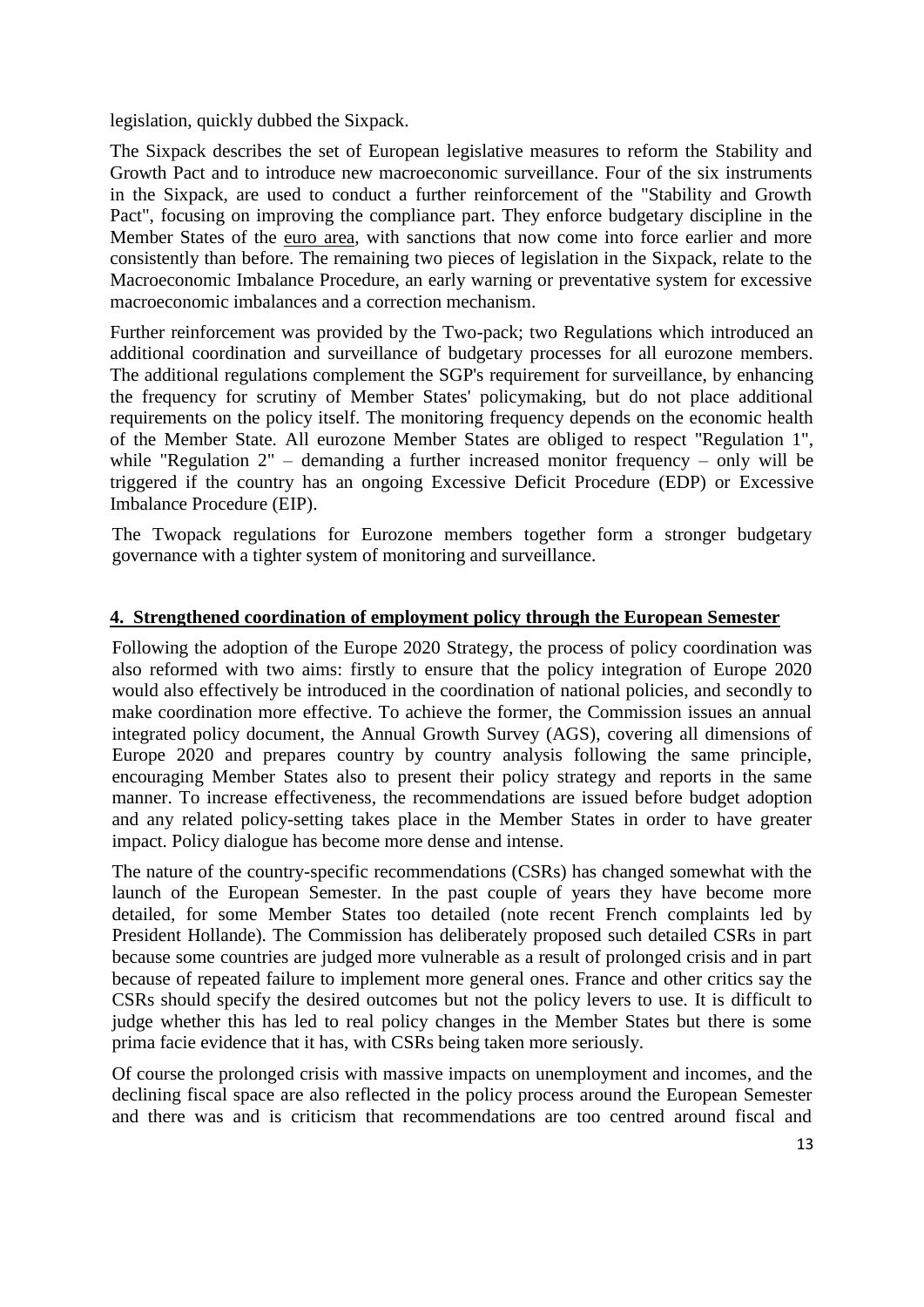competitiveness issues and too little attention is being paid to the employment and social crisis (see for example the statement by social democratic Labour Ministers of 27/2/2013 but also frequent submissions by the Social Platform and the ETUC).

The Commission has stressed the need to pay attention to increased labour demand through the Employment Package<sup>11</sup>. Through the European Semester, the focus has been more on the labour supply, with emphasis on more effective action by Member States in the areas of activation, increasing older worker participation, raising female employment rates through interalia better childcare, and tackling labour market segmentation. CSRs have addressed these issues.

The 2013 CSRs exhibit overall a stronger and more detailed focus on employment and social policy in comparison to both 2011 and 2012. This is also linked to the fact that the 2013 Annual Growth Survey as well as the Country-Specific Recommendations include more varied analysis and recommendations on social issues and policies. Some issues have gained prominence in this year's exercise, with a shift in emphasis towards addressing youth unemployment and education, increasing the efficiency and effectiveness of healthcare expenditures, and improving poverty and social inclusion outcomes.

In general we can identify an effort to reinforce and add precisions to previously generally formulated CSRs between 2011 and 2013: both the breadth and scope of the employmentrelated CSRs has substantially increased, with some exceptions.

Some CSRs, such as on pension reform, have already been very precise from the start (e.g. phasing out early retirement schemes and linking the statutory retirement age with life expectancy). But even here, in some instances the 2013 CSRs have seen some reinforcements (for example for the Czech Republic). Similarly, on the argument that taxation should be shifted away from labour towards sources of taxation less detrimental to growth, CSRs have always stated the measures to be taken quite frankly. However, the recommended alternative sources of public revenue now also include wealth and property and see a reduced focus on (regressive) VAT, reflecting concerns on growing inequality and the distributional income of changes in taxes.

In other areas, such as the employment rates of older workers, the recommendations remain rather general ("increase employability"), with some notable exceptions (e.g. Belgium). This stands in contrast with the precise recommendations on how to address female labour market participation. On youth, the CSRs also tend to stay at a general level, this year introducing the recommendation to implement Youth Guarantee schemes. Given the monitoring that will take place on Youth Guarantee schemes, it can be expected that the CSRs will become more precise next year, if need be.

A third category of CSRs allows Member States to design the reform, but indicates very clearly what the underlying issue is that needs to be addressed. Such CSRs relate for example to the increased use of active labour market policies or to the development of vocational training. This also applies to the framework for the benefit system, where for example France received a recommendation to ensure that the benefit system does not create disincentives to work.

Finally, there are some areas in which there is variation in detail between different countries.

 $11$  "Towards a job rich recovery" COM(2012) 173, 18.04.2012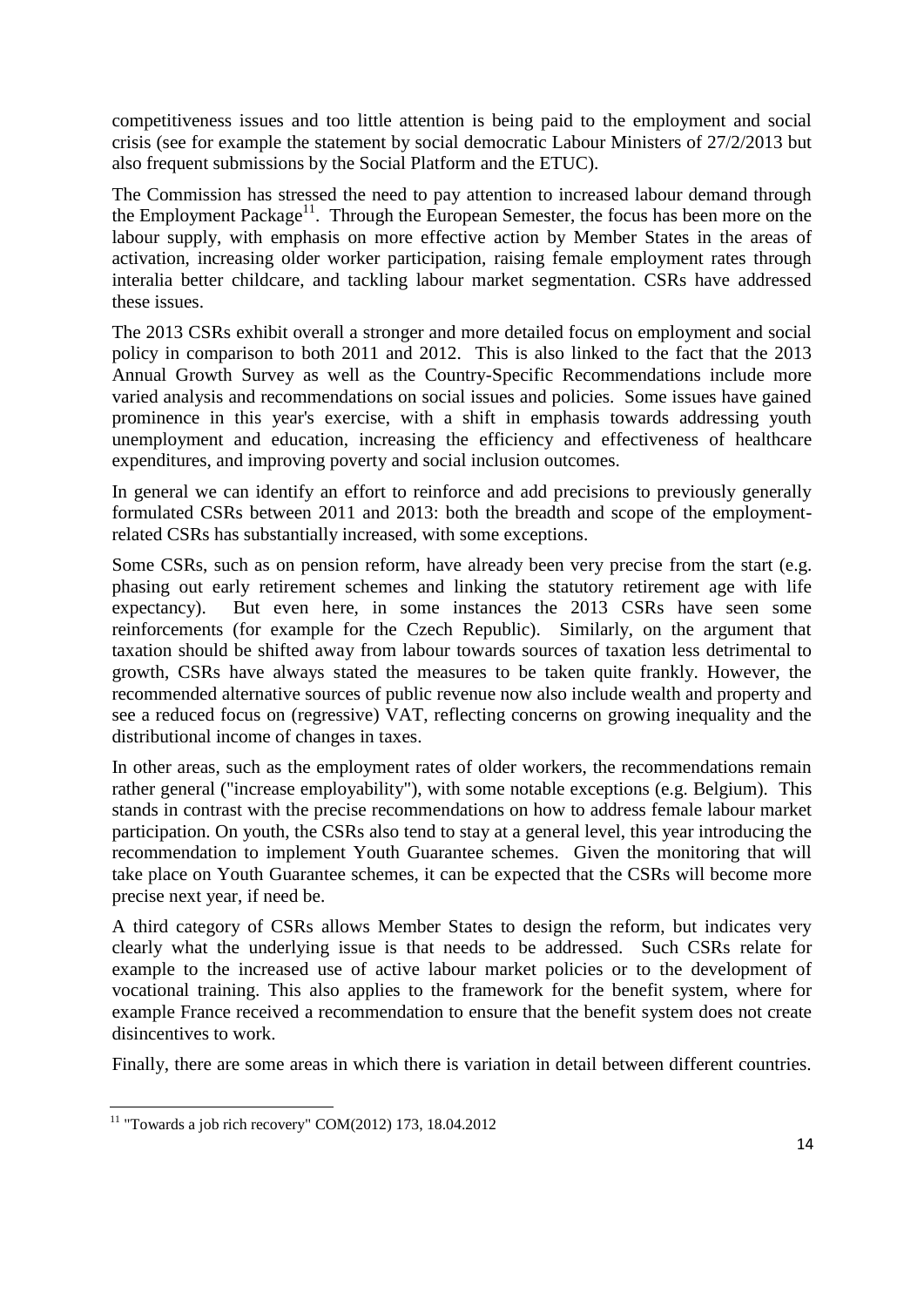For example, with regard to public employment services for some countries the CSRs simply refer to "more efficient public employment services", whilst for others they specify precisely what the issues are that need to be addressed (capacity, provision of individualised support, etc.)..

As explained before, contrary to policy advice in the fiscal and macroeconomic areas no enforcement mechanisms are available at EU level, nevertheless the Commission has proposed to link more strongly the agreed policy advice resulting from the European Semester and the EU funding for related policies. The future EU-funded programmes should be designed with this policy advice in mind and implementation should take account of these priorities and challenges. Partnership agreements between Commission and Member States will be drawn up to this end and monitoring of implementation will provide opportunities to encourage reprogramming to strengthen policy relevance if necessary.

What can be reported on effectiveness of employment and social policy coordination? Studies usually show that there is an impact on policy thinking and design but direct impacts are difficult to demonstrate. To give an example: activation rather than promoting withdrawal from the labour market and notably avoiding early retirements have been two key messages to Member States over the last decade. And indeed as mentioned before, European labour market performance even in recent years shows little increase in inactivity contrary to the US where in the first years of the crisis inactivity increased substantially. On the demand side employment of workers between 55-64 increased in the EU over the crisis period and also in Member States where overall employments declined. In 2007 the employment rate for people aged 25-54 in EU 27 was 79% in 2011, this had fallen to 77.6%. For those aged 55-64 it rose from 44.6 % to 47.4 %. Germany saw figures of 80.3% rising to 82.8% for those aged 25-64 but 51.3% rising to 59.9% for those aged 55-64. Italy saw an employment rate in 2007 at 73.5% and 71.1% in 2011 for all, but 33.8% rising to 37.9% for older workers. While it is impossible to estimate the impact of the EU level imperatives for these policy developments it is an indication that EU-wide policy dialogue does have an impact on national policy discourse and behaviour.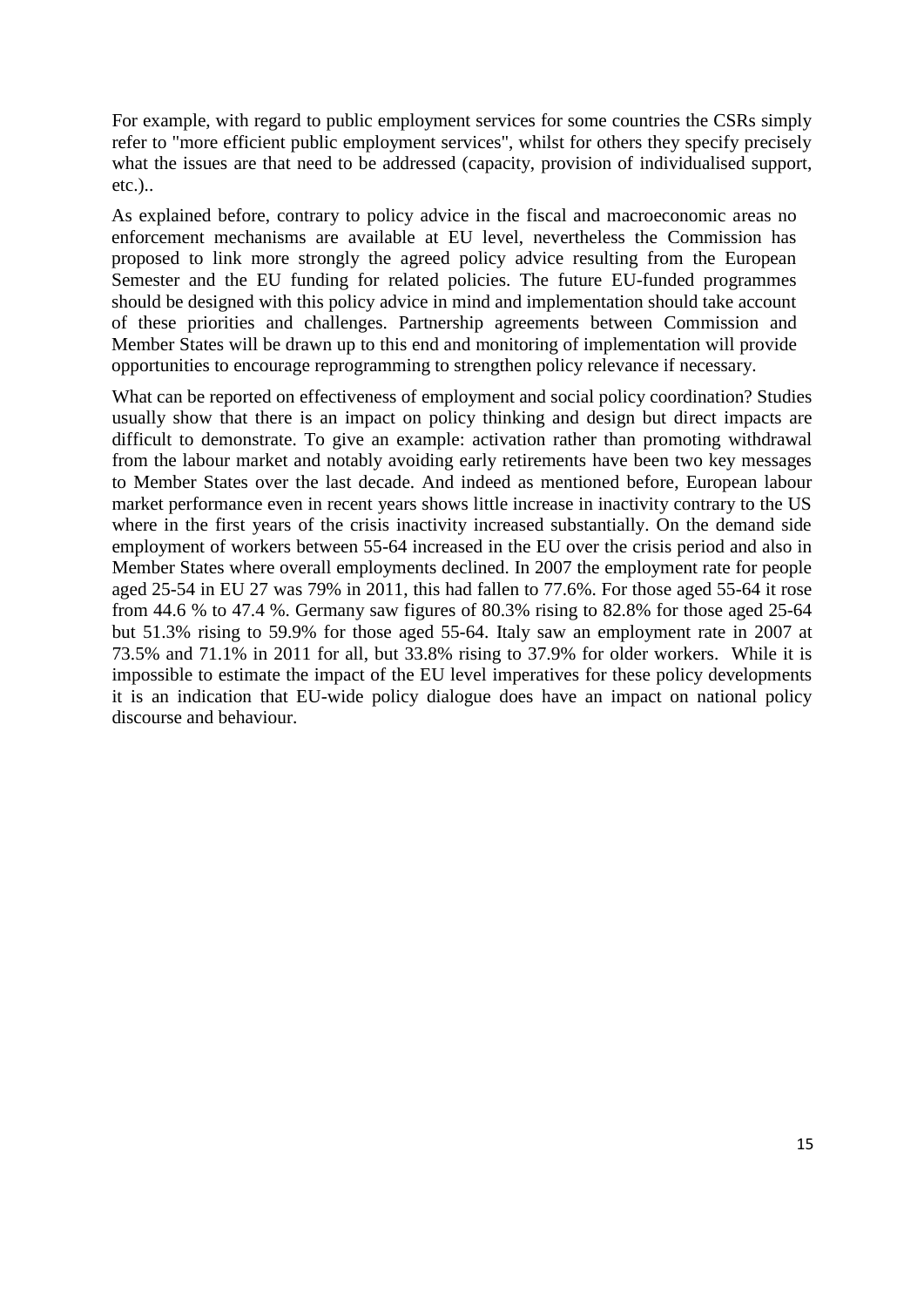|                                                                                                                                                                                                                                                                                                                               |                             |                |                |                |                |                |                |                |    |    | Table 1.0: 2012-2013 CSR Comparison |    |                |    |                      |    |                |                |                |                |                                                                              |                |                |    |                |  |
|-------------------------------------------------------------------------------------------------------------------------------------------------------------------------------------------------------------------------------------------------------------------------------------------------------------------------------|-----------------------------|----------------|----------------|----------------|----------------|----------------|----------------|----------------|----|----|-------------------------------------|----|----------------|----|----------------------|----|----------------|----------------|----------------|----------------|------------------------------------------------------------------------------|----------------|----------------|----|----------------|--|
|                                                                                                                                                                                                                                                                                                                               |                             | AT             | BE             | BG             | CY             | CZ             | DE             | DK             | EE | ES | <b>FI</b>                           | FR | HU             | IT | $\mathsf{LT}\xspace$ | LU | LV             | MT             | <b>NL</b>      | PL             | <b>RO</b>                                                                    | SE             | SI             | SK | UK             |  |
| <b>Pension System Reform</b>                                                                                                                                                                                                                                                                                                  |                             |                |                |                |                |                |                |                |    |    |                                     |    |                |    |                      |    |                |                |                |                |                                                                              |                |                |    |                |  |
| Adequacy                                                                                                                                                                                                                                                                                                                      |                             |                |                |                |                |                |                |                |    |    |                                     |    |                |    |                      |    |                |                |                |                |                                                                              |                |                |    |                |  |
| Sustainability                                                                                                                                                                                                                                                                                                                |                             |                |                |                |                |                |                |                |    |    |                                     |    |                |    |                      |    |                |                |                |                |                                                                              |                |                |    |                |  |
| Healthcare System Reform Long-term Care                                                                                                                                                                                                                                                                                       |                             |                |                |                |                |                |                |                |    |    |                                     |    |                |    |                      |    |                |                |                |                |                                                                              |                |                |    |                |  |
| <b>Labor Taxation</b>                                                                                                                                                                                                                                                                                                         |                             |                |                |                |                |                |                |                |    |    |                                     |    |                |    |                      |    |                |                |                |                |                                                                              |                |                |    |                |  |
| <b>Labor Market Participation</b>                                                                                                                                                                                                                                                                                             |                             |                |                |                |                |                |                |                |    |    |                                     |    |                |    |                      |    |                |                |                |                |                                                                              |                |                |    |                |  |
| Long-term                                                                                                                                                                                                                                                                                                                     |                             |                |                |                |                |                |                |                |    |    |                                     |    |                |    |                      |    |                |                |                |                |                                                                              |                |                |    |                |  |
| Young                                                                                                                                                                                                                                                                                                                         |                             |                |                |                |                |                |                |                |    |    |                                     |    |                |    |                      |    |                |                |                |                |                                                                              |                |                |    |                |  |
| Women                                                                                                                                                                                                                                                                                                                         |                             |                |                |                |                |                |                |                |    |    |                                     |    |                |    |                      |    |                |                |                |                |                                                                              |                |                |    |                |  |
| <b>Childcare Services</b>                                                                                                                                                                                                                                                                                                     |                             |                |                |                |                |                |                |                |    |    |                                     |    |                |    |                      |    |                |                |                |                |                                                                              |                |                |    |                |  |
| Older Workers                                                                                                                                                                                                                                                                                                                 |                             |                |                |                |                |                |                |                |    |    |                                     |    |                |    |                      |    |                |                |                |                |                                                                              |                |                |    |                |  |
| Migrants                                                                                                                                                                                                                                                                                                                      |                             |                |                |                |                |                |                |                |    |    |                                     |    |                |    |                      |    |                |                |                |                |                                                                              |                |                |    |                |  |
| <b>Active Labor Market Policies</b>                                                                                                                                                                                                                                                                                           |                             |                |                |                |                |                |                |                |    |    |                                     |    |                |    |                      |    |                |                |                |                |                                                                              |                |                |    |                |  |
| PES-s                                                                                                                                                                                                                                                                                                                         |                             |                |                |                |                |                |                |                |    |    |                                     |    |                |    |                      |    |                |                |                |                |                                                                              |                |                |    |                |  |
| <b>Youth Guarantee</b>                                                                                                                                                                                                                                                                                                        |                             |                |                |                |                |                |                |                |    |    |                                     |    |                |    |                      |    |                |                |                |                |                                                                              |                |                |    |                |  |
| <b>Wage-Setting Mechanisms</b>                                                                                                                                                                                                                                                                                                |                             |                |                |                |                |                |                |                |    |    |                                     |    |                |    |                      |    |                |                |                |                |                                                                              |                |                |    |                |  |
| <b>Labor Market Segmentation</b>                                                                                                                                                                                                                                                                                              |                             |                |                |                |                |                |                |                |    |    |                                     |    |                |    |                      |    |                |                |                |                |                                                                              |                |                |    |                |  |
| Education                                                                                                                                                                                                                                                                                                                     |                             |                |                |                |                |                |                |                |    |    |                                     |    |                |    |                      |    |                |                |                |                |                                                                              |                |                |    |                |  |
|                                                                                                                                                                                                                                                                                                                               | <b>Early School Leavers</b> |                |                |                |                |                |                |                |    |    |                                     |    |                |    |                      |    |                |                |                |                |                                                                              |                |                |    |                |  |
| <b>Higher Education</b>                                                                                                                                                                                                                                                                                                       |                             |                |                |                |                |                |                |                |    |    |                                     |    |                |    |                      |    |                |                |                |                |                                                                              |                |                |    |                |  |
| Vocational training                                                                                                                                                                                                                                                                                                           |                             |                |                |                |                |                |                |                |    |    |                                     |    |                |    |                      |    |                |                |                |                |                                                                              |                |                |    |                |  |
| Lifelong Learning                                                                                                                                                                                                                                                                                                             |                             |                |                |                |                |                |                |                |    |    |                                     |    |                |    |                      |    |                |                |                |                |                                                                              |                |                |    |                |  |
| <b>Poverty/Social Inclusion</b>                                                                                                                                                                                                                                                                                               |                             |                |                |                |                |                |                |                |    |    |                                     |    |                |    |                      |    |                |                |                |                |                                                                              |                |                |    |                |  |
| <b>Social Benefits</b>                                                                                                                                                                                                                                                                                                        |                             |                |                |                |                |                |                |                |    |    |                                     |    |                |    |                      |    |                |                |                |                |                                                                              |                |                |    |                |  |
| Child Poverty                                                                                                                                                                                                                                                                                                                 |                             |                |                |                |                |                |                |                |    |    |                                     |    |                |    |                      |    |                |                |                |                |                                                                              |                |                |    |                |  |
| <b>Migrants</b>                                                                                                                                                                                                                                                                                                               |                             |                |                |                |                |                |                |                |    |    |                                     |    |                |    |                      |    |                |                |                |                |                                                                              |                |                |    |                |  |
| Roma                                                                                                                                                                                                                                                                                                                          |                             |                |                |                |                |                |                |                |    |    |                                     |    |                |    |                      |    |                |                |                |                |                                                                              |                |                |    |                |  |
| Number of CSRs in 2012                                                                                                                                                                                                                                                                                                        |                             | $\overline{7}$ | $\overline{7}$ | $\overline{7}$ | $\overline{7}$ | 6              | $\overline{4}$ | 5              | 5  | 8  | 5                                   | 5  | $\overline{7}$ | 6  | 6                    | 6  | $\overline{7}$ | 6              | 5              | 6              | <b>NA</b>                                                                    | $\overline{4}$ | $\overline{7}$ | 5  | 6              |  |
| Number of CSRs in 2013                                                                                                                                                                                                                                                                                                        |                             | $\overline{7}$ | $\overline{7}$ | $\overline{7}$ | <b>NA</b>      | $\overline{7}$ | $\overline{4}$ | $\overline{3}$ | 5  | 9  | 5                                   | 6  | $\overline{7}$ | 6  | 6                    | 6  | 6              | $\overline{3}$ | $\overline{4}$ | $\overline{7}$ | 8                                                                            | $\overline{4}$ | 9              | 6  | $\overline{7}$ |  |
|                                                                                                                                                                                                                                                                                                                               |                             |                |                |                |                |                |                |                |    |    |                                     |    |                |    |                      |    |                |                |                |                |                                                                              |                |                |    |                |  |
| Note: Commission recommendations for Greece, Ireland and Portugal for 2012 and 2013 are only to implement existing commitments under EU/IMF financial assistance programmes.<br>Note: Commission recommendations for Romania for 2012 are only to implement existing commitments under EU/IMF financial assistance programme. |                             |                |                |                |                |                |                |                |    |    |                                     |    |                |    |                      |    |                |                |                |                | Recommendation present only for 2012<br>Recommendation present only for 2013 |                |                |    |                |  |
| Note: Commission recommendations for Cyprus for 2013 are only to implement existing commitments under EU/IMF financial assistance programme.                                                                                                                                                                                  |                             |                |                |                |                |                |                |                |    |    |                                     |    |                |    |                      |    |                |                |                |                | Recommendation present for both 2012 and 2013                                |                |                |    |                |  |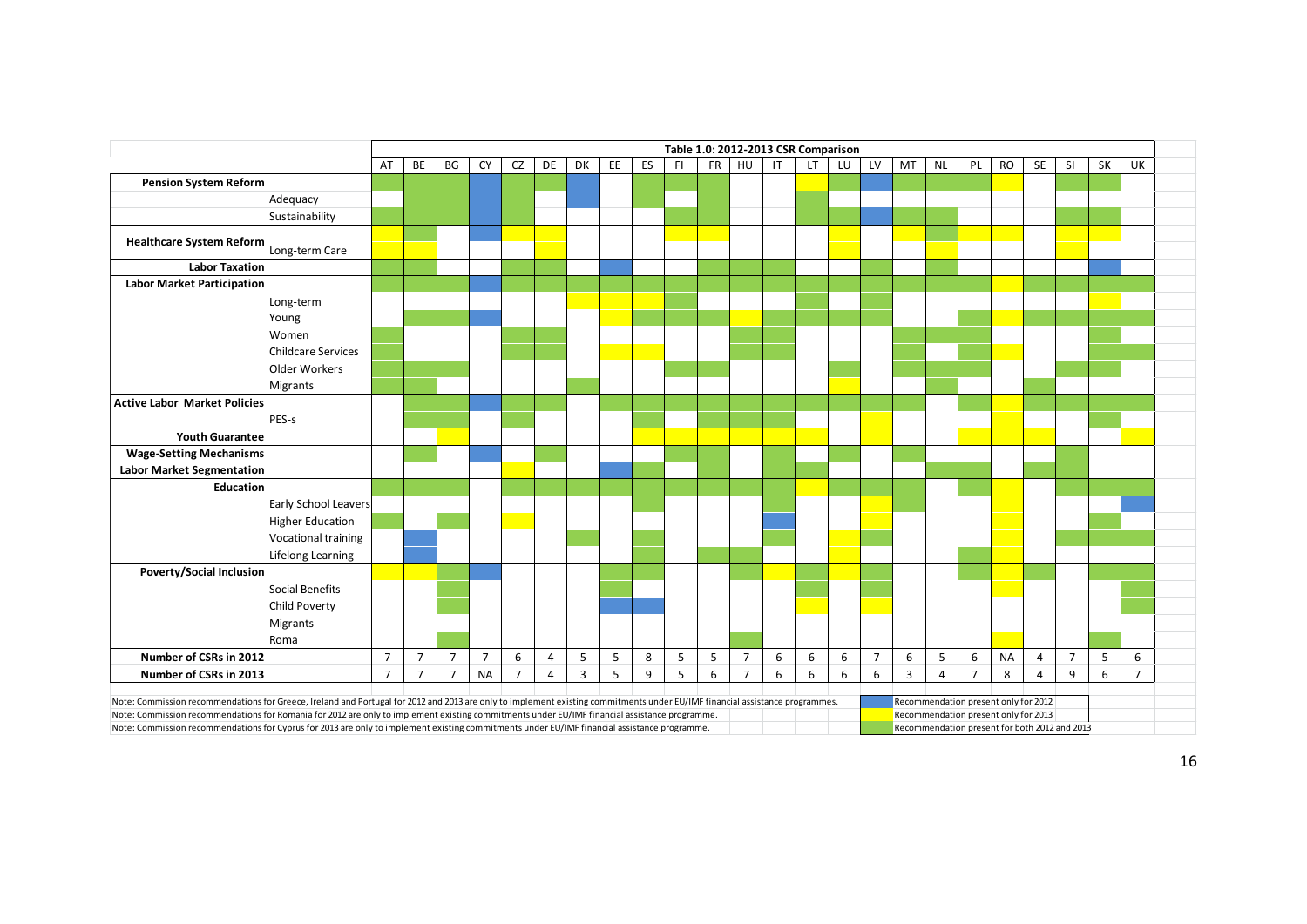# **5. Still tighter coordination of employment and social policies?**

The recently strengthened EU economic governance aims to reinforce the EMU, addressing some of the initial weaknesses of its design and making it more competitive and able to deliver growth. As a further move towards a genuine EMU, the Commission has also proposed ex-ante coordination of plans of major economic reform and a Convergence and Competitiveness Instrument facilitating the implementation of structural reforms. The Blue Print of the European Commission for a deeper EMU develops a far broader vision of the necessary policy changes including a full banking union, the development of a fiscal capacity and of Euro area wide policy instruments. In this context the question has inevitably been raised whether such vision of a deeper EMU would not also need a social dimension.

The development of the social dimension of a genuine EMU aims at the capacity for the whole Euro area and thereby also the EU to ensure that economic efficiency and social justice are pursued at the same time, notably thanks to strong employment and social policies ensuring development of the human capital base and socio-economic opportunities in the EMU, even in times of crisis and adjustment. As for employment coordination, mutual dependency well beyond direct economic links is considered as a strong rationale. Four points are typically made.

1. While membership of EMU and the associated fiscal obligations limit Member States' ability to unilaterally deal with employment and social consequences of economic shocks, it is in the collective interest of the members of the currency union to prevent employment and social crises in any of its parts from deepening and work towards socio-economic convergence. Unemployment and social problems have a direct effect on aggregate demand through income losses for significant parts of the population or for society as a whole.

2. They also impact negatively on competitiveness and on the growth potential of the economies by underutilization and weakening of human capital now and in the future (hysteresis effects). This increases current and future pressures on public expenditure and thereby the debt vulnerability of a Member State, undermining the return to fiscal sustainability and compounding internal macroeconomic imbalances.

3. A combination of high unemployment and declining incomes with declining fiscal space can lead to downwards spirals in terms of labour market and social conditions undermining the capacity also of other Member States to uphold agreed labour and social standards and undermine the long term potential of the EU labour force (see box with chart 9).

4. Persistent unemployment and social problems can also lead to social unrest threatening the stability of governments and their capacity to run sound policies, maintain market confidence in the common currency and borrow with narrow interest rate spreads. As the Italian Prime Minister, Enrico Letta, wrote in the Financial Times of 24 June 2013 "Until now, finance and labour ministers worked separately: the former focusing on balance sheets, the latter on labour reforms. But the two are related: there will be no economic growth or debt reduction without structural reforms in labour markets. At the same time, reforms will be socially and politically unbearable without growth and jobs;"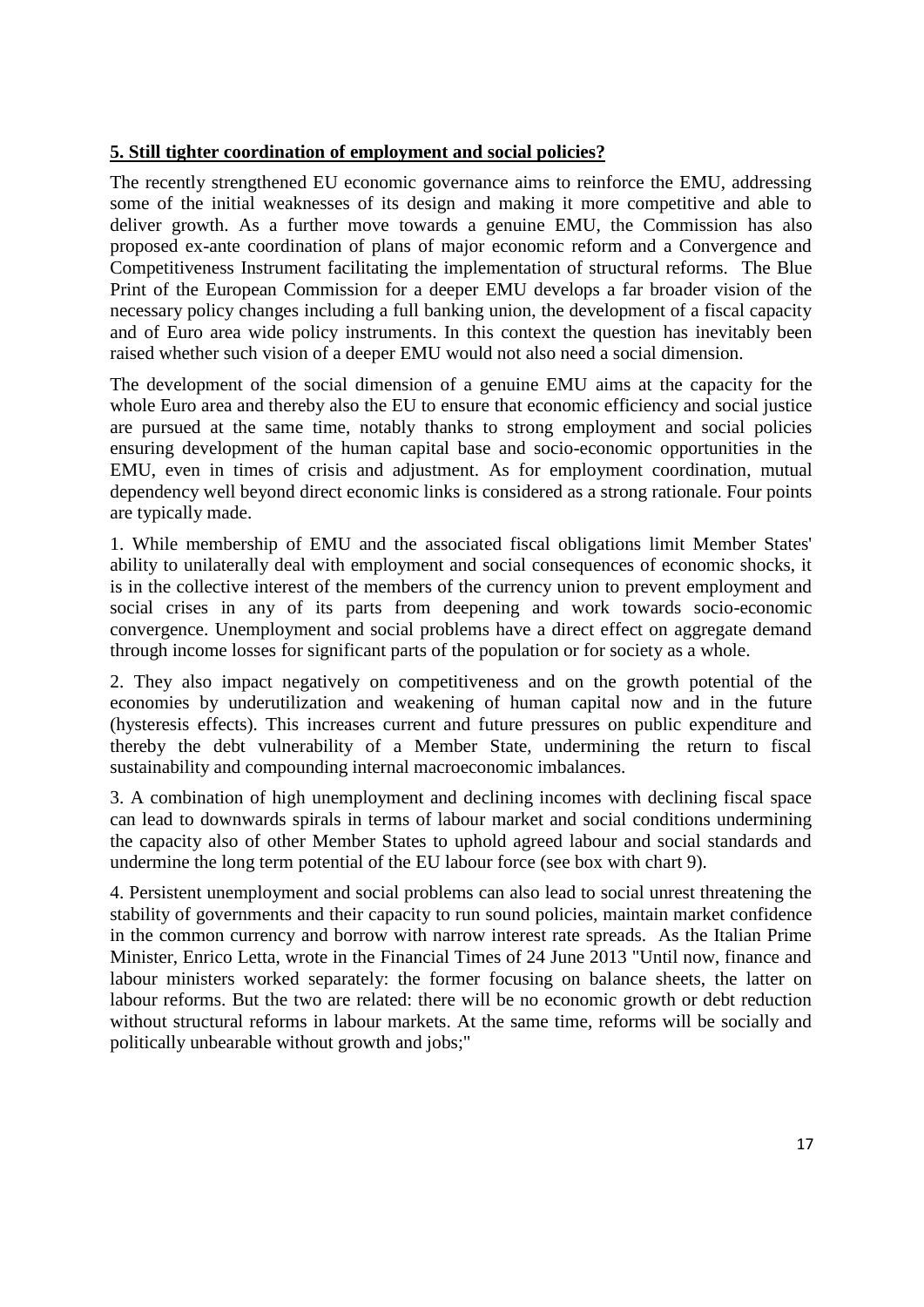The social dimension of the EMU would need to become an integral part of EU economic governance. There is a variety of ideas related to it covering stronger policy coordination underpinned by financial support, Euro Area stabilisers to compensate for the declining capacity of EMU members to finance income support and active programmes, EU programmes to strengthen the capacity of Member States to address the biggest labour market problems, facilitate mobility and establish an open EU labour market and establishing labour and social standards beyond the existing acquis.

Commissioner Andor set out a fairly comprehensive programme for a social dimension of the EMU in a speech made on the occasion of the  $80<sup>th</sup>$  anniversary of the "New Deal" and its lessons for policies responding to the present prolonged recession in Europe.<sup>12</sup> He said:

"Without social union, national welfare states have very little chance to survive. If we want Europe to be fair and democratic, we need a social union.

We need greater consideration of employment and social issues in the European Semester and in formulation of macroeconomic policies. We need policy benchmarks for adequate action on employment and social problems, like the Youth Guarantee. And possibly we need minimum social standards in order to prevent macro-economic adjustment relying too much on internal devaluation.

We know that the stabilisation function of national budgets has largely weakened after the first two years of the crisis, and that it is inadequate in the situation of massive asymmetric shocks impacting the European Economy.

Federal solutions like the establishment of an EMU automatic stabilisation mechanism in the form of EMU unemployment benefit scheme should be openly discussed.

Such an unemployment insurance or unemployment benefit scheme, focused on the short term, would allow both for more automatic stabilisation of individual member economies and for more consistency between their labour markets.

If such a scheme had been in place when the euro was launched, Spanish workers would likely have been net contributors for the German unemployed. Today it would be the other way round.

The point is that better and automatic stabilisation within the EMU would move some cyclicality from national budgets to the federal level, where it is more easily absorbed.

This would benefit not only the EMU members' economies, but would also generate positive spill-overs to the rest of the EU and beyond, as neighbouring economies would also be less exposed to the fluctuations of the economic cycle."

 $12$  Public evening debate on "80 years of the New Deal: lessors for Europe today", Brussels 7 March 2013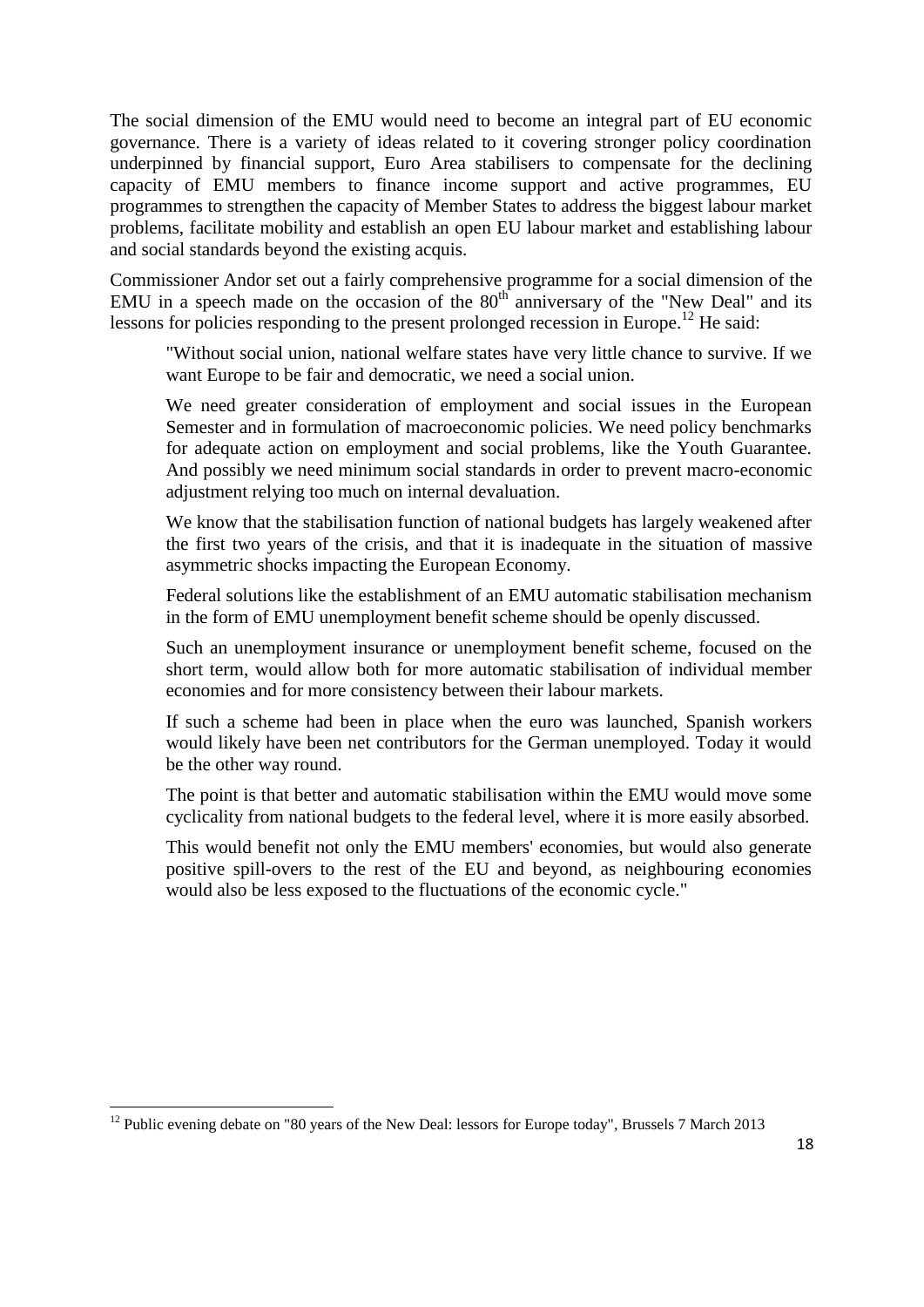#### **Social protection expenditure in the current crisis**

The deviation from trends in social protection expenditure growth following the initial recession (2008-2009) and following years of recovery (2010), slow growth (2011) and second recession (2012) can be compared with episodes of recessions in the 1990s and 2000s.

Compared to past recessions, the year of recession (N, 2009 in most countries) was much deeper in this crisis, as reflected by more negative output gap levels on average (around -4%), and relatively high positive deviation of public social expenditure from trends (around +5 %). In past recessions where information is available, the output gap was milder (around 1%-1.5%) and the deviation from the trend of social expenditure was lower (around 1%), which tends to suggest that the increase in social expenditure in the first year of this crisis was more sensitive to the economic cycle in this crisis than in the past, reflecting probably stronger increases in unemployment levels and also stronger increases in other types of expenditure than unemployment expenditure (such as health or pensions expenditure). The year after the recession  $(N+1, 2010$  in most countries) showed a relatively quicker decrease in the output gap than in former recessions and a parallel decline in the positive deviation from the trend in social protection expenditure. Two years after the recession (N+2, 2011 in most countries) showed a lower improvement of the output gap, but in this context, the deviation from the trend in social protection expenditure growth declined more significantly than in the preceding year and even became generally negative.<sup>1</sup> Three years after recession (N+3, 2012) in most countries) showed a worsening of the output gap, but in this context, the deviation from the trend in social protection expenditure growth kept reducing at broadly the same pace as in preceding years and became generally more negative. These developments also seem to be diverging from past trends, since a deterioration in the output gap has generally been accompanied by an increase in the deviation from the trend in social protection expenditure, while in this crisis it went on adjusting downwards.

As a result in year N+3, while the output gap stood at around -2% and had been declining compared to the preceding year (N+2), the deviation of social expenditure growth from its trend is strongly negative and has been going on adjusting downwards at a comparable pace in the latest year. This reflects a significant downwards adjustment in the cyclical component of social protection expenditure, as well as a potential permanent adjustment of the trend of social protection expenditure during this crisis. It also partly reflects the exceptional scale of the fiscal consolidation needed in this crisis, in a context of incomplete EMU with systemic weaknesses.



**Chart 9: Deviation from the trend of public social expenditure and GDP output gap in current and past** 

 $^{13}$  2012 data are estimated based on quarterly data from the first 3 quarters. In the current recession, N is year 2009. Estimates of the deviation from the trend in social protection expenditures are based on a standard Hodrick-Prescott filter. Reading notes : in the year of the recession, in the current crisis, social expenditure were around 5% above their trend in Europe, while the GDP was about 4% below its potential (output gap of - 4%). Averages are unweighted country averages (since countries do not always experience a recession the same year).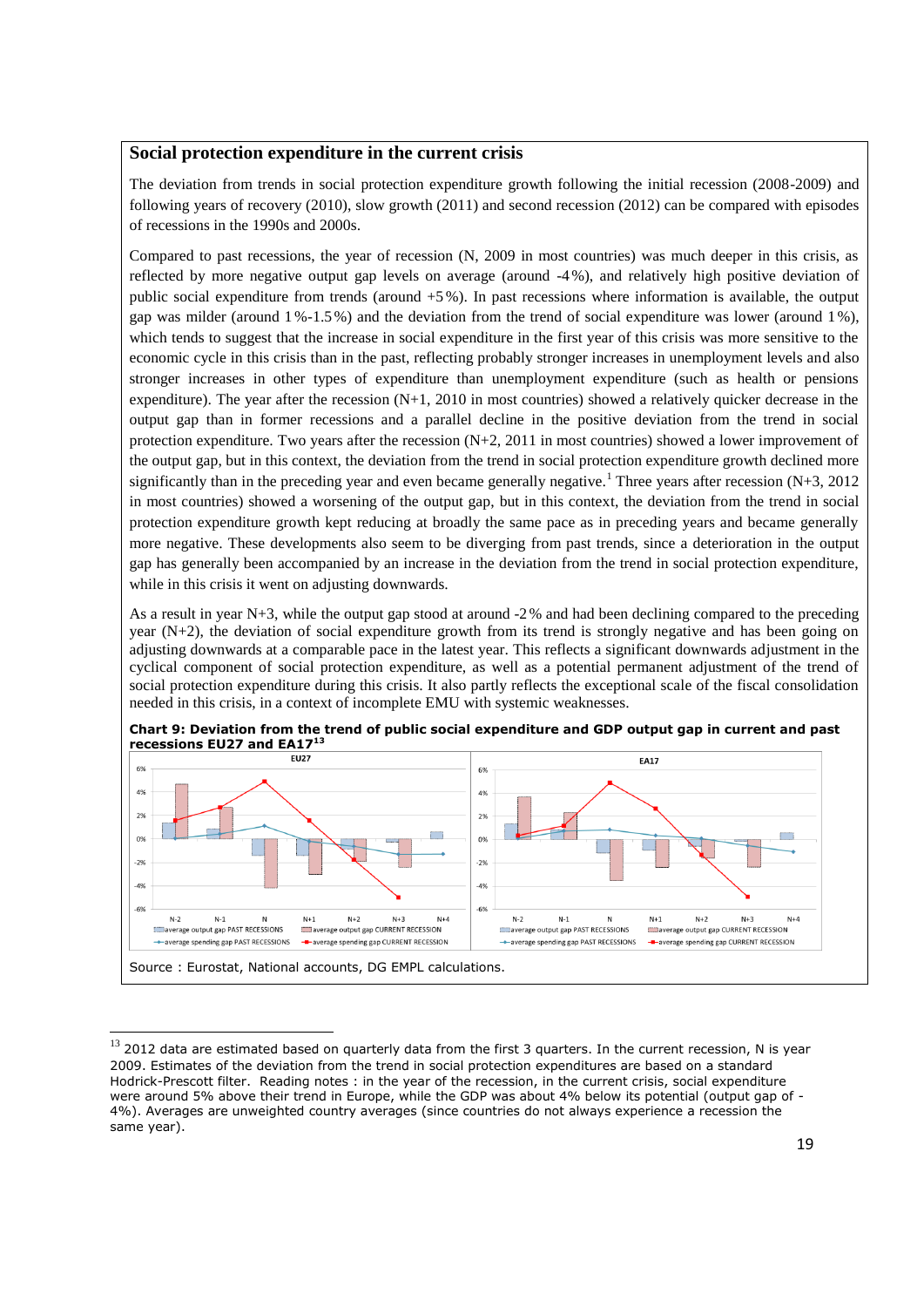There is scope, under the current treaties, to strengthen the social dimension of the EMU by better informing EU economic governance within the European Semester, stepping up surveillance and coordination of employment and social policies, supporting intra-EU labour mobility and increasing the role of social dialogue. For other measures under discussion, Treaty changes would be required.

Vice-President Rehn in his speech on 22.5.2013 to the European Parliament said :

"Our work on the EMU's social dimension concentrates on finding ways to better integrate the social dimension in the current structures for economic governance. For example, there is room for strengthening the surveillance of employment and social developments within the European Semester framework.

The Macroeconomic Imbalances Procedure with its scoreboard could be further developed to this purpose. While maintaining the structure and objectives of the MIP, the in-depth reviews could regularly review employment and social policies with a view to identify such policies that mitigate social problems and improve employment.

The deepening of EMU requires a genuinely integrated labour market. Enhanced labour mobility within the whole EU is important for the efficient operation of the single market as well as to better match work and workers to enable a higher level of employment.

Reduced mobility costs and hurdles across the EU would contribute to tackling in particular youth unemployment, which is highly concentrated in some countries and regions."

As European Council president, H. Van Rompuy, said at the recent European Council:

"The crisis has shown that lasting financial and economic divergences, if not corrected in due time, may threaten the financial stability of the euro area as a whole. Yet increasing unemployment, growing poverty and exclusion are also harmful to the Union's economic potential and social cohesion. The promotion of a high level of employment, the guarantee of adequate social protection, the fight against social exclusion, and a high level of education, training and protection of human health are an integral part of Europe's global competitive advantage".

"These general objectives deserve a more specific attention in the context of the monetary union. While social policy remains an exclusive prerogative of Member States, lack of coordination can disrupt the functioning and the stability of the EMU. Indeed, high and persistent levels of unemployment and social exclusion weaken citizens' support for the monetary union. Severe unemployment and social problems in a Member State of a currency union undermine its ability to fully benefit from its participation in the EU. There is ample room for improving the framework for the coordination of employment and social policies in the context of the European Semester. At the same time, there is a need for an enhanced social dialogue at both the EMU and the national levels."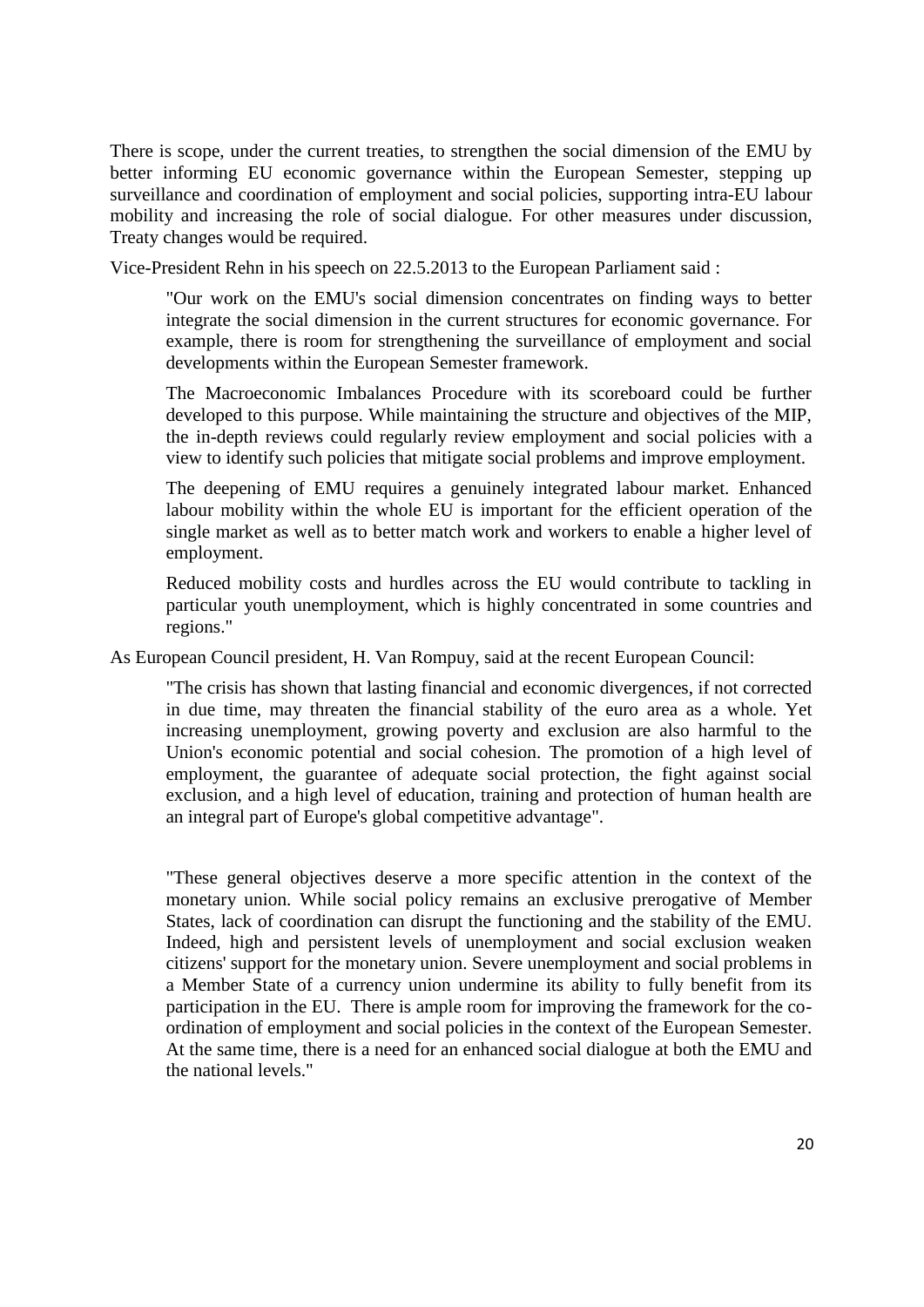Thus both Commission and Council advocate a reinforcement of policy coordination in the employment and social fields through a better and more focused use of indicators. This is often discussed as either reinforcing the macro-economic imbalances procedure with employment and social indicators (such as NEET rates, i.e. young people Not in Employment, Education or Training, or poverty rates), or complementing this procedure with a complementary analysis that identifies employment and social imbalances that lead to tensions in the functioning of the EMU.

Monitoring employment and social imbalances in the EMU could be done through a strengthening, with a limited number of key indicators, of the macroeconomic imbalances alert mechanism. These employment and social indicators could be analysed in-depth during the European Semester, triggering collective action where necessary (i.e. country-specific recommendations, ex-ante coordination, contractual arrangements and the Convergence and Competitiveness Instrument). Corresponding policy tools could also be strengthened, notably through the development of policy benchmarks in the context of Employment Guidelines. There is widespread agreement that this would be desirable perhaps reflecting the feeling that employment and social impacts of the prolonged recession deserve more systematic monitoring and attention in setting out the overall policy strategies at EU and national level. Figures for the EU 27 show a worsening labour market but do not display a declining social situation. Southern and peripheral Member States have seen such a deterioration. Greece, Spain, Italy and Portugal have seen increases in the numbers of severely materially deprived, working age adults at risk of poverty, the elderly at risk of poverty and those reporting unmet medical needs (see table 2) coinciding with rising unemployment and falling employment rates, real wages and median incomes. Germany saw improving labour market performance and no social deterioration.

Beyond earlier pressure for action in the employment and social fields, the Commission and Council have agreed upon contractual arrangements and financial incentives to promote reforms. The idea would be to support Member States facing particularly difficult social challenges with little room for fiscal action with EU level funding in addition and beyond their access to Cohesion Funds. The European Council intends to make related decisions still this year and it remains to be seen how relevant such support will be.

.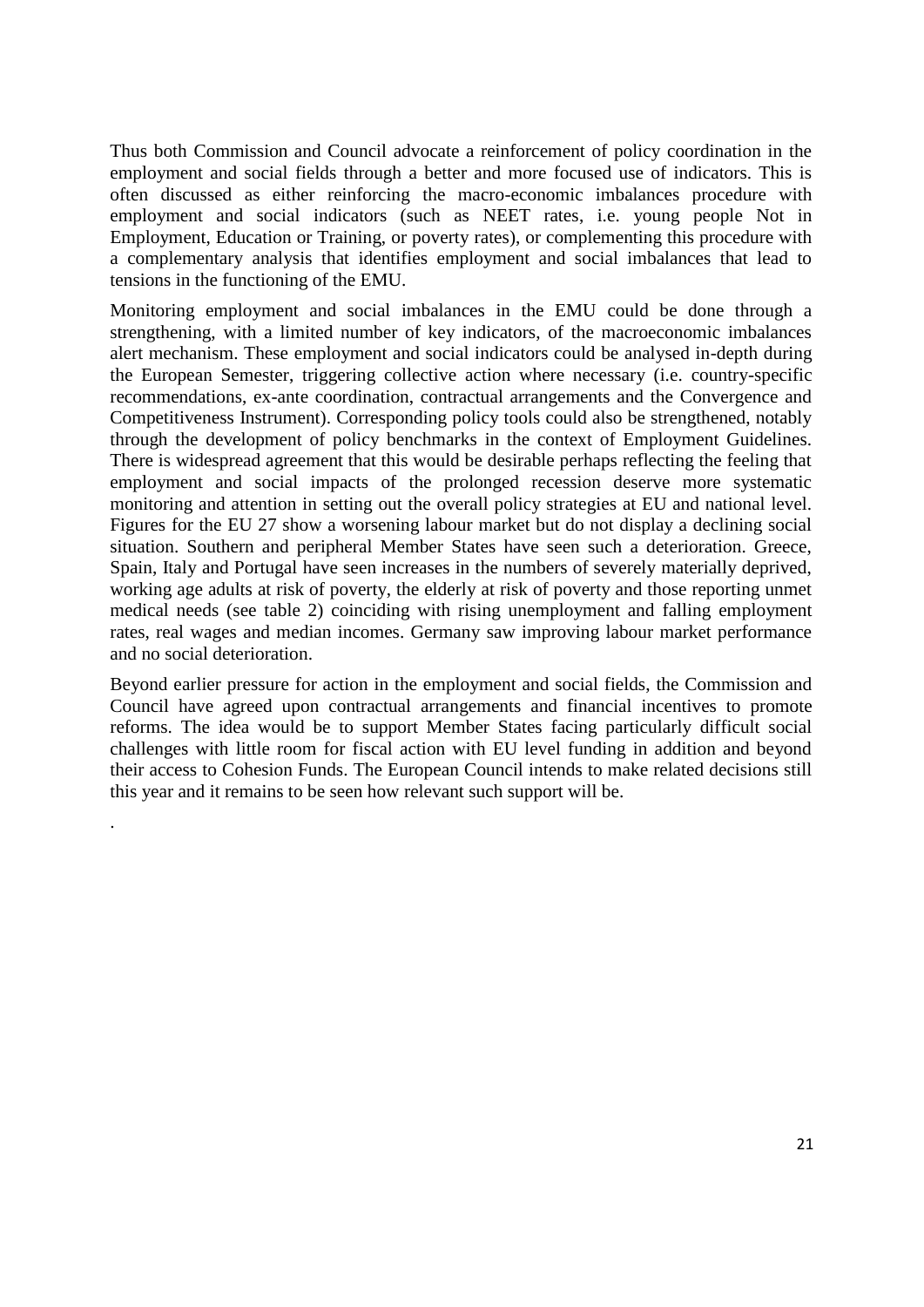# **Table 2: Key social indicators for selected Member States**

|                                                                          | <b>Greece</b> |        |        |                     |       |        | <b>Spain</b> |                         | <b>Germany</b> |       |      |                     |  |  |
|--------------------------------------------------------------------------|---------------|--------|--------|---------------------|-------|--------|--------------|-------------------------|----------------|-------|------|---------------------|--|--|
|                                                                          | 08            | 11     | 12     | Diff (12/11)-<br>08 | 08    | 11     | 12           | Diff (12/11)-08         | 08             | 11    | 12   | Diff (12/11)-<br>08 |  |  |
| Unemployment Rate (% of labour force)                                    | 7,7           | 17,7   | 24,3   | 16.6 pps            | 11,3  | 21,7   | 25,0         | 13.7 pps                | 7,5            | 5,9   | 5,5  | $-2$ pps            |  |  |
| Employment Rate (% of population aged 15-<br>64)                         | 61,9          | 55,6   | 51,3   | $-10.6$ pps         | 64,3  | 57,7   | 55,4         | $-8.9$ pps              | 70,1           | 72,5  | 72,8 | $2.7$ pps           |  |  |
| Real gross wages and salaries per employee<br>(annual % change)          | $-1,9$        | $-4,9$ | $-3,5$ | $-10,5%$            | 4,8   | $-0,8$ | $-0,8$       | 2,0%                    | 1,5            | 2,5   | 1,3  | 4,1%                |  |  |
| Severely materially deprived people (% of<br>population)                 | 11,2          | 15,2   |        | 4 pps               | 2,5   | 3,9    |              | $1.4$ pps               | 5,5            | 5,3   |      | $-0.2$ pps          |  |  |
| Working age adults (18-64) at-risk-of-poverty<br>(% of population 18-64) | 18,7          | 20,0   |        | $1.3$ pps           | 16,4  | 20,5   |              | $4.1$ pps               | 15,4           | 16,4  |      | 1 pps               |  |  |
| Elderly (65+) at-risk-of-poverty (% of<br>population 65+)                | 22,3          | 23,6   |        | $1.3$ pps           | 27,4  | 20,8   |              | $-6.6$ pps              | 14,9           | 14,2  |      | $-0.7$ pps          |  |  |
| Income quintile share ratio (S80/S20)                                    | 5,9           | 6,0    |        | 0,1                 | 5,4   | 6,8    |              | 1,4                     | 4,8            | 4,5   |      | $-0,3$              |  |  |
| Median equivalised income (euros deflated ref<br>2008)                   | 10800         | 9940   |        | $-860€ (-8%)$       | 12950 | 11809  |              | $-1141\epsilon$ (-8.8%) | 18309          | 18268 |      | $-41 \in (-0.2\%)$  |  |  |
|                                                                          |               |        |        |                     |       |        |              |                         |                |       |      |                     |  |  |

Source: Eurostat, EU-SILC and LFS, and Commission Services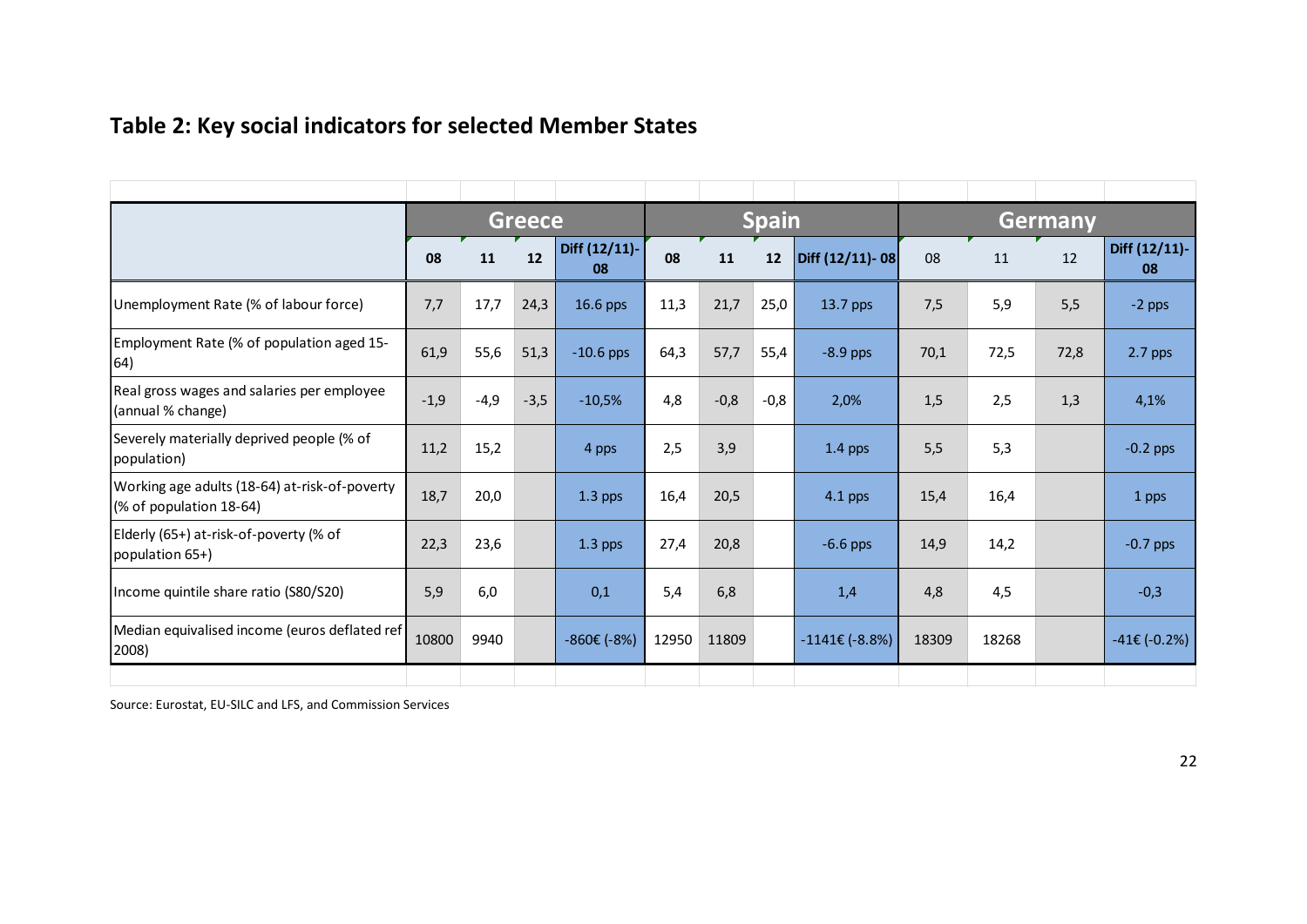The initiatives to address high levels of youth unemployment can be seen as a new form of enhanced policy coordination. The Commission proposed and Council agreed to a Youth Employment Initiative with a Youth Guarantee requiring Member States to provide a job, apprenticeship, traineeship or continued education place within 4 months after a young person left school or employment. This was combined with a financial package of  $\epsilon$  6 billion to be administered via the European Social Fund to fight youth unemployment and the European Investment Bank providing  $\epsilon$  60 B of loans for companies to hire young workers. Enrico Letta, in the same Financial Times letter of 24/06/2013 wrote "We [Member States] can address some of these issues at national level.… But there also needs to be an EU dimension that concentrates on tools to help young people find a job or start training." And the conclusions of the June European Council, which focused extensively on this issue, note "The EU will mobilise all available instruments in support of youth employment… implementing the Structural Funds, Member States will exploit all possibilities offered by the ESF… the Youth Employment Initiative to be fully operational by January 2014 allowing the first disbursements to beneficiaries.... The disbursement of  $\epsilon$  6 billion... should take place in the first five years of the next Multiannual Financial period."

### **6. Going beyond coordination**

 $\overline{\phantom{a}}$ 

If we have concluded that enhanced policy coordination would certainly be useful, and probably essential, for a social dimension of, and thus a robust and sustainable, EMU, the question remains as to whether this is enough. Three EU level instruments can be considered to complement tighter national policy coordination and achieve less divergence and greater cohesion: an E(M)U level unemployment scheme; a new labour market mobility instrument; and, minimum social standards including a minimum wage (floor) in the EU.

#### **6.1 An E(M)U level unemployment benefits scheme.**

High levels of labour mobility and fiscal transfers among Member States are two defining features of an optimum currency area. In the United States, where labour mobility is higher than in Europe, the federal budget has been able to absorb up to 40% of a regional economic shock through a combination of lower tax revenues and federal expenditure.<sup>14</sup> Fiscal transfers have a stabilising function that complements the role of labour mobility. In the EMU, the development of a central budget represents a long-term project, requiring commensurate pooling of sovereignty in a political union, as set out in the Commission's Blueprint. Building on a limited fiscal capacity supporting EMU Member States in implementing agreed structural reforms, a genuine central budget with an automatic stabilisation function could be developed in the longer term, reducing fluctuations in national incomes in the event of asymmetric shocks on an insurance basis. Such an instrument would provide the EMU with greater ability to prevent short-term asymmetries of a cyclical nature from unleashing structural divergence (see Box page 19 and Chart 9).

Among such stabilisers, the possibility of establishing an EMU-wide unemployment benefit

<sup>&</sup>lt;sup>14</sup> X. Sala-i-Martin and J. Sachs, "Fiscal Federalism and Optimum Currency Areas: Evidence for Europe From the United States", NBER Working Paper No. 3855, October 1991.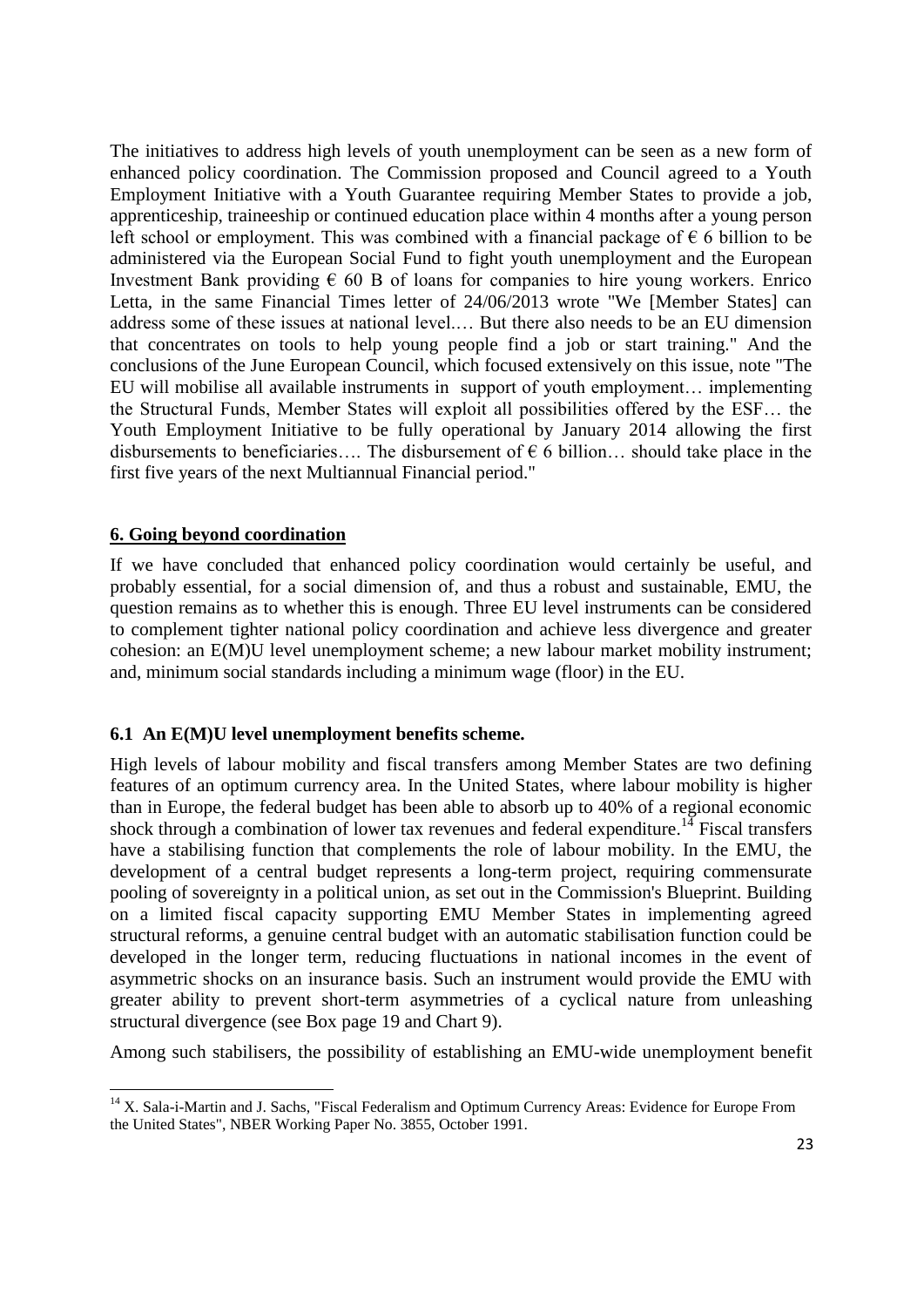system (UBS) stands out, as such a scheme is easy to understand and would stabilise the economy in a timely and effective manner through targeting a population with a high consumption propensity. As Benoît Coeuré, Member of the Executive Board of the ECB said "A centralised fiscal capacity could be considered too, provided it is not the basis for permanent transfers but is used to promote market integration and better resilience to economic shocks. For instance, a euro area unemployment insurance scheme could be set up, which would support much-needed cross-country labour mobility."<sup>15</sup>

Pierre Moscovici said<sup>16</sup> "we should seek ... an ambitious social union to encourage workers' mobility [and] greater fiscal union. By greater fiscal union, I mean eurozone-specific funds, endowed with its own, dedicated fiscal resources, in order to finance a limited, common set of priority spending in the eurozone – I'm thinking about unemployment insurance, for instance."

Some initial estimates suggest it is possible to reach large marginal stabilisation in downturns for a reasonable size of the system (0.7 % of euro-area GDP). An EMU-wide UBS could ensure basic unemployment benefit provision based on a common standard regarding e.g. duration and jobseeker activation and could, besides its counter-cyclical effect, also help improve the effectiveness of active labour market policies in getting people back to work<sup>1</sup> and further support transnational labour mobility.

The European Parliament recently adopted a Joint Resolution in which it "calls on the Commission to draw up recommendations on the feasibility of defining a common level of unemployment allowance in the EU in relation to the previous wage of the unemployed person." Such a common level would underpin work on an E(M)U UBS.

## **6.2 A mobility instrument to facilitate labour market matching**

Freedom of movement for workers is a key aspect of the European Union. It has been a corner stone since the creation of the Common Market and is also an important component of how labour markets can adjust the differences in the supply of and demand for different quantities and qualities (skills) of workers. However, geographical mobility is relatively low in the European Union despite a variety of policy initiatives to address barriers such as language, different qualifications and diplomas, and social security regimes.

Looking at labour mobility in the context of the prolonged crisis and increasing divergence across countries, particularly in the eurozone, it is interesting to differentiate East-West and North-South flows. <sup>18</sup> Mobility from southern countries remains, despite recent increases, not commensurate to the huge disparities with the North, for instance in terms of unemployment rates. Data for those moving to Germany show that at least until now, mobility to that country plays a relatively minor role for Southern EU countries in relieving the labour market pressure of unemployment. This is despite rising and strong increased intentions of being mobile towards other EU countries among southern countries' citizens.

 $\overline{a}$ 

<sup>&</sup>lt;sup>15</sup> Palestinian Public Finance Institute Ramallah, 23 September 2012: <https://www.ecb.int/press/key/date/2012/html/sp120923.en.html>

<sup>&</sup>lt;sup>16</sup> At Breugel Annual Meeting, September 2012

<sup>&</sup>lt;sup>17</sup> See Employment and Social Developments in Europe 2012, Chapter 1, for analysis of how registration with public employment services and receipt of benefits enhances probability of jobseekers' return to employment.

 $^{18}$  See special focus: recent trends in geographical mobility of workers in the EU. ESSQR June 2013.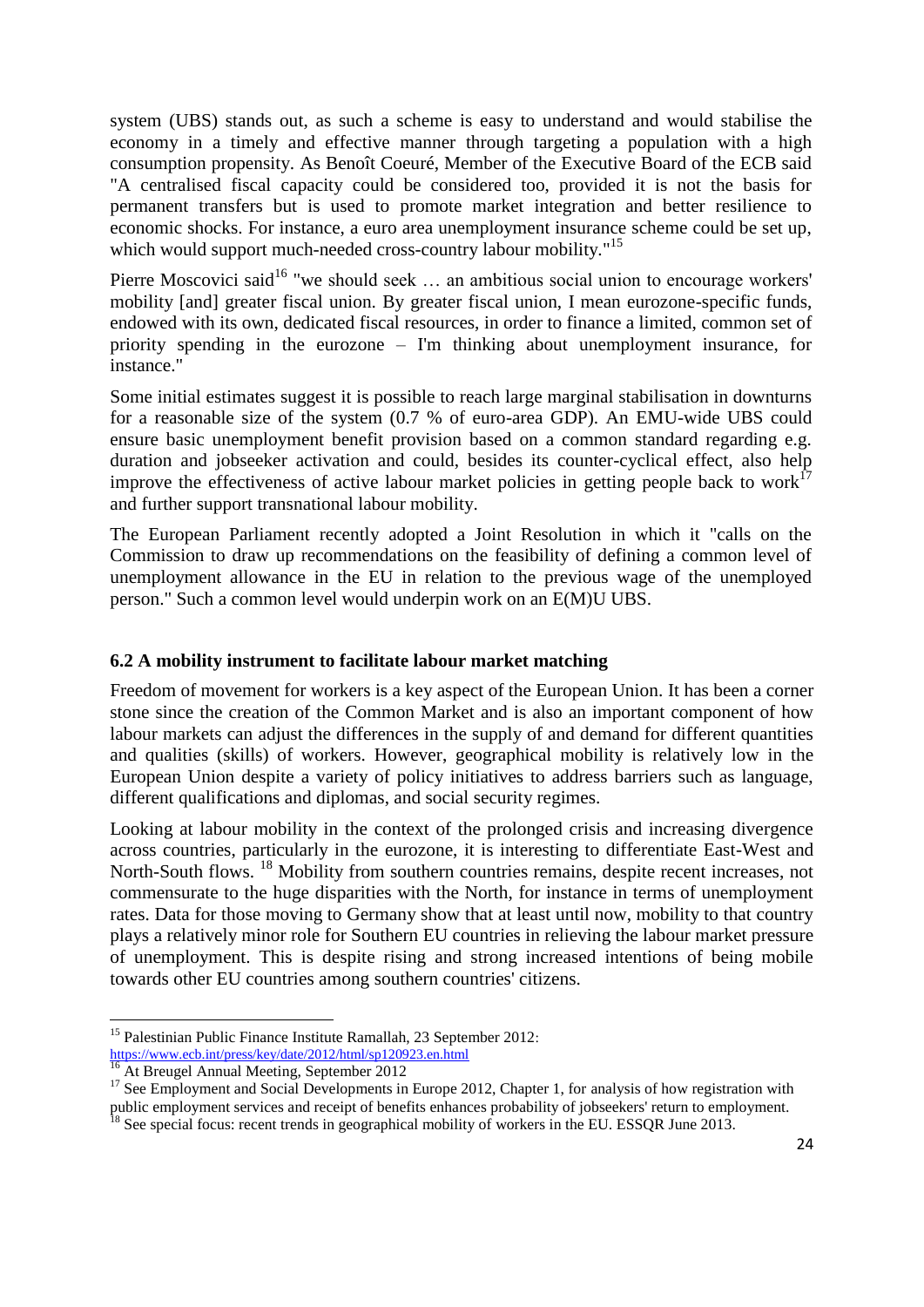To date, it seems that the labour market has adjusted to crisis conditions not so much by people leaving their own country to seek work in another, but through a decrease in the inflows and an increase in the outflows of migrant workers. Intra-EU movers from southern countries are younger than before, most of them also are highly educated and the potential positive impact on the mass of low or medium skilled unemployed in the South is therefore limited.

Eastern and Central EU countries record lower levels of outflows (to other EU countries) than before the crisis (when the impact of the enlargements was strong) but still make up the majority of the intra-EU movers (almost three fifths in 2011-12). The driver remains the large gaps in terms of wages with destination countries but the worsening of the economic situation in some of the EU-12 countries due to the crisis (such as the Baltic States or Hungary) seems to also have played a role recently. While the level of the outflows for these countries seems in line with the measured mobility intentions, the issue is rather the use that is made of the skills of the movers. Most EU-12 movers work in medium or low-skilled occupations and those highly educated are affected by a very high over-qualification rate, higher for instance than for third-country nationals.

Due to substantial differences in unemployment rates between South and North and in wages between East and West, there is a substantial and increasing number of persons wanting to move across the EU. The proportion of people with 'firm intentions' to migrate in the following 12 months has more than doubled, from 0.5% to 1.2%, i.e. from 2 to 5 million, and is highest in Greece. Intra-EU mobility has somewhat recovered in recent years following the drop at the onset of the crisis. Workers from Eastern and Central EU Member States still make up the majority of those moving to another EU country but their skills often remain under-used. The numbers of workers moving from southern to northern Member States are increasing more quickly but from a lower base. Overall it seems that the labour market has been adjusting to crisis conditions not so much by people leaving their own country to seek work in another, but through a decrease in the inflows and increase in the outflows of migrant workers, especially in the case of Spain.<sup>19</sup>

Analysis shows that these intentions have partly materialized since intra-EU mobility has somewhat recovered in recent years (2011-12) following the drop at the onset of the crisis (2009-10). It is especially the case of southern Member States that record now higher outflows than before the crisis and for which the number of movers to North EU countries has risen very quickly, though from relatively low levels in absolute terms.

It thus seems that intra-EU mobility of workers is still not playing its full role, both in quantitative and qualitative terms. Mobility flows in the EU have reacted to the economic conditions, though not to the extent needed to have a real equilibrating role against the huge imbalances across EU labour markets. This prevents large economic gains to occur, for both destination and origin countries, and for both employers and workers<sup>20</sup>. While many initiatives are currently being taken to increase the role of mobility, two actions seem to be particularly relevant. The EU should reinforce the EURES employment information system to create a real EU-wide matching system that could be the core instrument for an employment service at European level based on close cooperation of the national services. Secondly, a

<sup>&</sup>lt;sup>19</sup> Social Europe EU Employment and Social Situation, Quarterly Review, June 2013

<sup>&</sup>lt;sup>20</sup> EPC, Making progress towards the completion of the Single European Labour Market, May 2013, Issue paper N°75.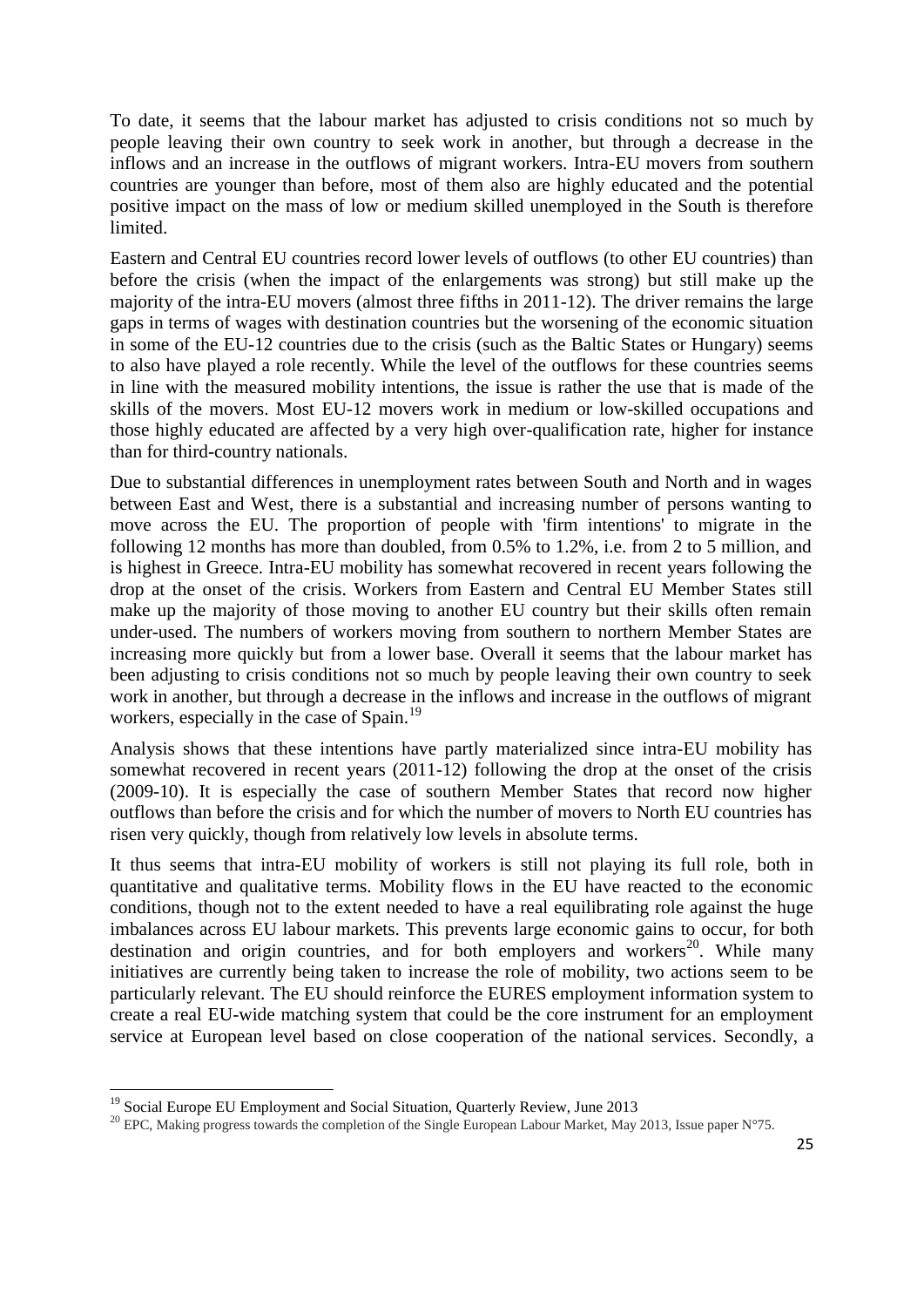more encompassing instrument with greater funding of mobile workers could be a decisive means to create a significant increase and necessary adjustment.

One such instrument could be a Mobility Promotion Fund which would provide information, language training and some income support for a limited time. A proposal for a European Mobility Insurance has been developed which proposes to pay mobile workers up to 12 months of 70% of their wage while they look for a job in another country<sup>21</sup>. This would increase mobility and also benefit public budgets as countries with high unemployment saw less need to pay unemployment benefits as interested workers went abroad and found jobs.

## **6.3 Common standards - a wage floor in the EU?**

Additional labour and social standards, as noted earlier and called for, among others, by the PES social ministers, could be introduced or enhanced in a number of areas.<sup>22</sup> Such standards achieve a level playing field and are key thus for the Single Market. Within the context of EMU, as Commissioner Andor noted, they can also prevent macro-economic adjustment to external shocks relying too much on internal devaluation. In this spirit several measures have been proposed. For example, the European Parliament has recently asked for minimum levels of unemployment benefits across the EU and others have argued that minimum social protection levels might be needed to avoid that fiscal restrictions undermine social protection, endangering not only standards in the particular country but exerting also downward pressures on others. For many reasons wage floors figure particularly prominently in this debate.

Minimum wages ensure that workers receive a minimally adequate salary, set a bar to competition between employers and prevent competitive pressure on wages from pushing them so far down that spending power and aggregate demand are too adversely affected in recession.

Most Member States (20) have a minimum wage but there is wide variation both in terms of the absolute amount, even when measured with a purchasing power standard (PPS), and as a percentage of the mean wage. $^{23}$  Latest Eurostat data in PPS terms shows minimum wages range from around  $\epsilon$ 275 p.m. in Romania to  $\epsilon$ 1525 p.m. in Luxembourg with a smooth distribution between the amounts for the other Member States. In 2011, as a proportion of mean monthly gross earnings, these minima ranged from 32.5% for the Czech Republic to 50.2% for Greece (this figure has been substantially reduced in 2012/13). Again there is quite a smooth progression from highest to lowest. Interesting is the Czech Republic with the lowest minimum wage as a share of average gross earnings also having one of the lowest shares of the population at risk of poverty.

Encouraging, or even legislating for, all Member States to have a statutory minimum wage would be a step towards less diverse EU labour markets. If a lower bound average national wage was fixed for the minimum wage, e.g. 40%, this would further reduce disparities and accusations of social dumping.

 $\overline{a}$  $21$  Ilaria Maselli, "For a European Mobility Insurance", CEPS, 2012.

<sup>&</sup>lt;sup>22</sup> "Towards a Social Union". PES social ministers 12.04.2013.

 $23$  See Chapter 5 "Wages developments in the EU during the severe economic downturn", ESDE 2012.